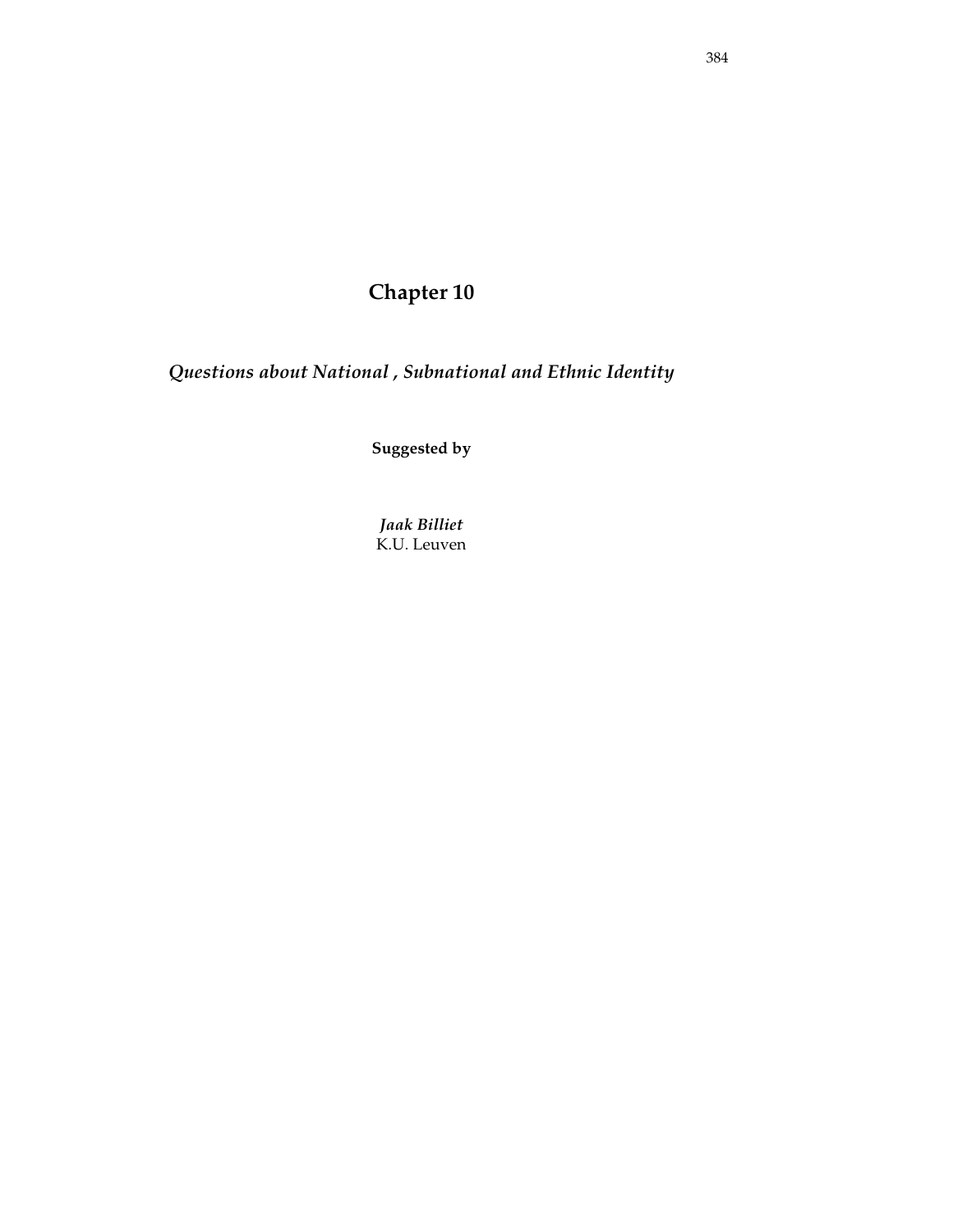# **Contents**

| 10.1. |                                                                                  |     |
|-------|----------------------------------------------------------------------------------|-----|
|       |                                                                                  |     |
|       | 10.1.2 Proposal for the ESS-core questions on ethnic identity 396                |     |
|       | 10.1.3 Problems in the measurement of citizenship and (sub)-national identity399 |     |
|       | 10.1.4 Proposal for (sub)-national identity questions in ESS core 409            |     |
| 10.2  |                                                                                  | 413 |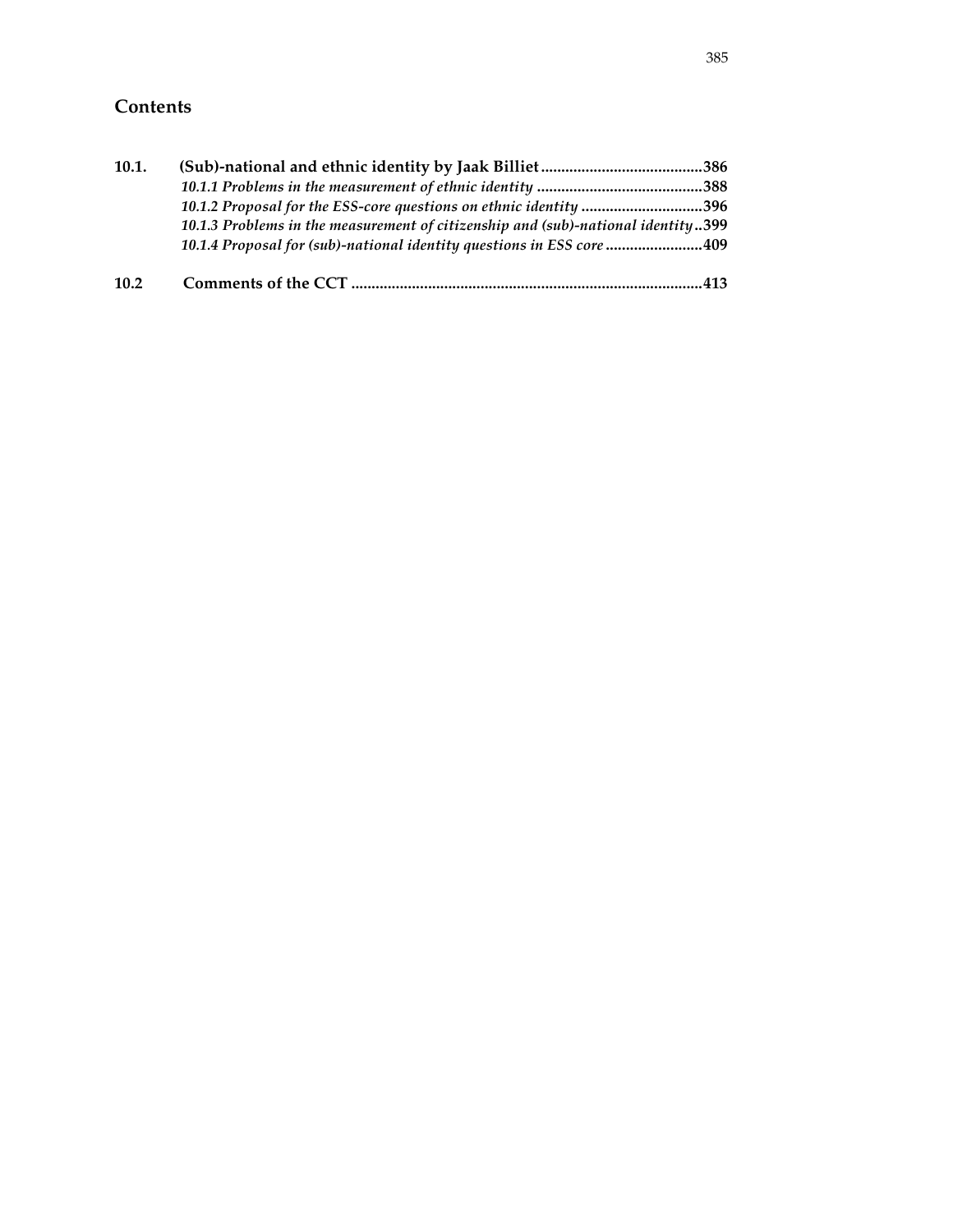#### **10.1. (Sub)-national and ethnic identity by Jaak Billiet**

#### **Introduction**

As was the case for religious identification in previous session, (sub)-national and ethnic identities are in the core of social identifications (Erikson & Johnsson, 1999). A 'social identity' is "the individual's knowledge that he belongs to certain groups. These identities result social groups together with some emotional and value significance to hem of the group membership" (Tajfel, 1978: 63). These identities therefore result from inter-group relations as do cognitive and affective representations of its dimensional constituents. More specifically, social identity theory (SIT) proposes that individuals seek a positive social identity, a positive self-concept based on their membership through social comparisons between their own and other groups. They try to achieve 'positive distinctiveness for their own group in order to protect and maintain their self-esteem as group member (Tajfel & Turner, 1979; Turner & Giles, 1981). Individuals self-conceptions of who they are, and how they relate to others, is greatly influenced by the interpersonal and intergroup context in which they evolve and in which social comparisons are made (Kessler, et al., 2000: 96-97). (Sub)-national and ethnic identities are therefore the results of contacts with others, primarily characterised by their real or perceived affiliation to a more of less valued group defined along (sub)-national and ethnic lines (Leets, Clèment & Giles, sd: 13).

For these reasons, although these identities refer to 'objective' political, geographic (regions) or physical realities, the measurement of (sub)-national or ethnic 'belonging' or identification is always subjective. It depends as much on self-conceptions, affective feelings as on social definitions of others in the relevant environment. Moreover, the diversity in sub-national and ethnic groups is overwhelming, and specific for nearly every country in the ESS. Therefore, it will be even more difficult to find a small set of questions as this was the case in the measurement of religious identification that had a least common features over different countries. We should keep in mind that it is not intended to make a special module. We just want to select a limited number of questions for the ESS core.

A source for the measurement of (sub)-national identity was J.J. Linz's paper that was prepared for the ESS core. I took the conclusions of that paper and I completed these with information derived from my own experience and research on (sub-)national identities in Belgium (Maddens et al., 1998; Maddens et al., 2000; De Winter et al., 1998; Billiet et al., 2000). Because Belgium is a typical and complex multi-national society with different official languages, most problems that are discussed in Linz's paper are present in our research.

The main source of the measurement of ethnicity is an excellent but unpublished paper by Leets, Clèment and Giles (s.d.). Although, the paper is not dated, I assume that is prepared in the eighties (see Leets, Giles & Clèment, 1986).<sup>1</sup> It is an excellent overview of the theories and

 $\frac{1}{1}$  This paper was presented for publication in a Tarki book (Budapest) in which social measurements should be presented for east European countries. My paper on the measurement of religion that I used as a source for the previous section, was also prepared for that occasion. Most of the idea's that are developed in that paper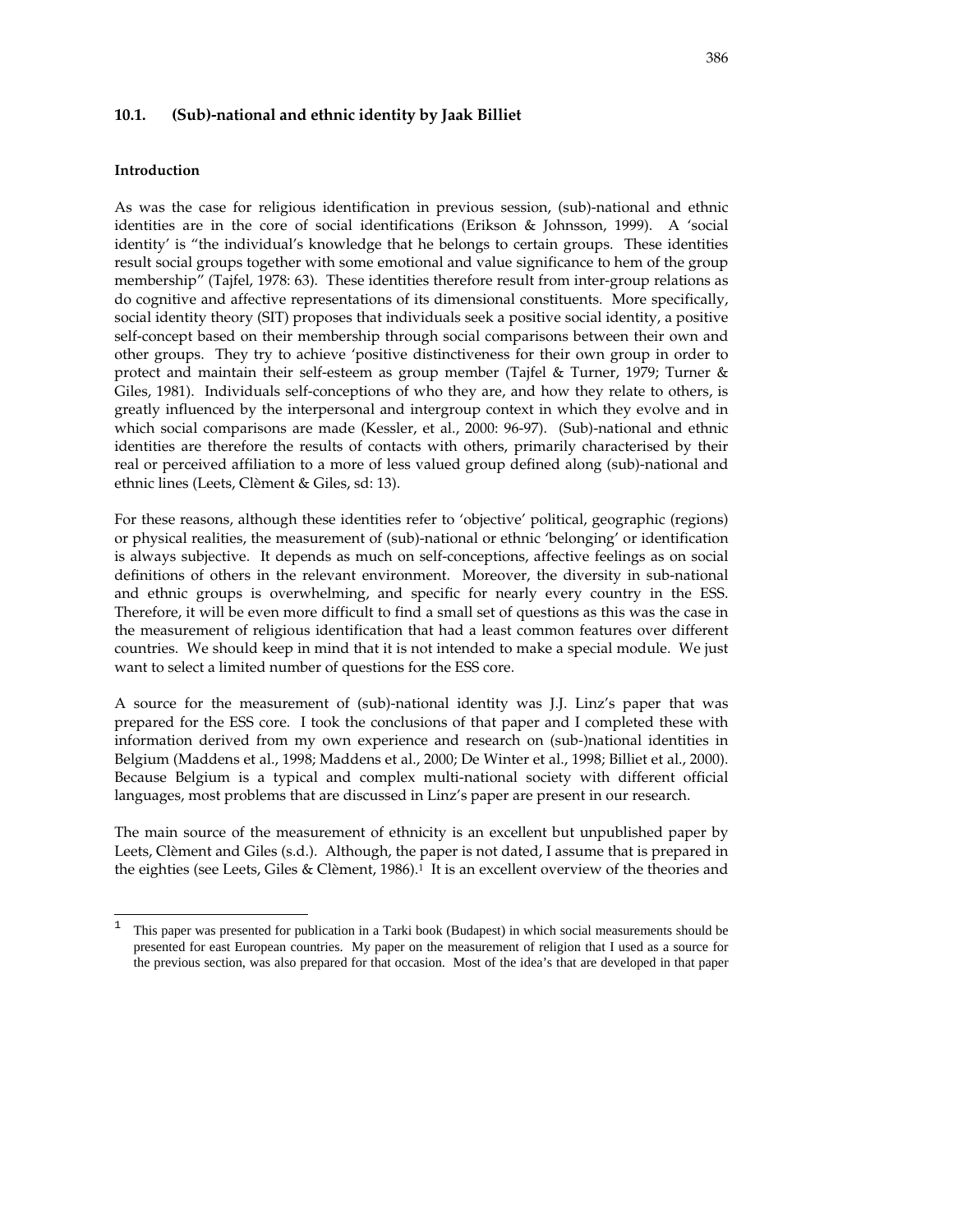of all problems met by the measurement of ethnicity. The conclusions will learn us that the measurement of ethnic identity by means of a standardised instrument is not that evident in a cross-cultural situation (with surveys in many countries) because "ethnic identification is seen as the self-assignment to an evaluatively-loaded social category, with societal, situational and relational characteristics" (Leets et al., 22). Let us start with the most difficult, ethnic identity.

> Formatted: Bullets and Numbering

j

appeared in an earlier article of the same authors (1986), but the paper seemed to be completed in 1992 of 1993.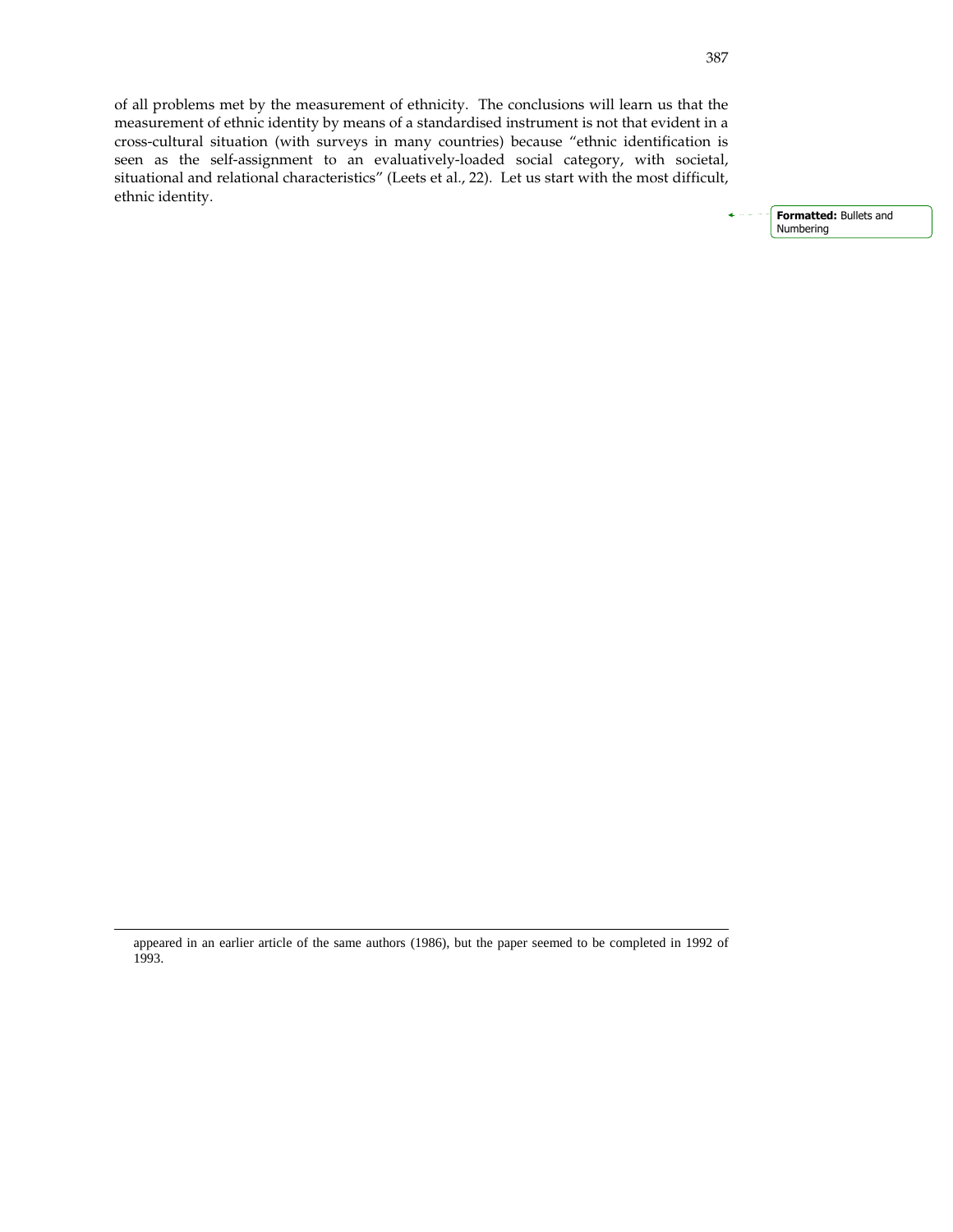#### *10.1.1 Problems in the measurement of ethnic identity*

"*Ethnicity has proven to be a very difficult concept to define with much precision. Indeed those who have approached the task have not been able to achieve a consensus. Most usages are both vague and ambiguous in their applications to empirical research. What some scholars consider to be examples of ethnicity, other would consider to be cases of such other variables as regionalism, religioussectarianism, class conflict, and even sheer opportunism*" (Ross, 1979: 3)

Leets, Giles and Clèment explored the the *Harvard Encyclopedia of American Ethnic Groups* (Thernstrom, 1980), which records information on 101 ethnic groups, and found that ethnicity is treated as an aggregate characterised by some combination of at least 14 features. These features are: (1) common geographical origin; (2) migration status; (3) race; (4) language or dialect; (5) religious faith; (5) ties that transcend kinship, neighbourhood and community boundaries; (7) shared traditions, values, and symbols; (8) literature, folklore, and music; (9) food preferences; (10) settlement and employment patterns; (11) special interest in regard to politics in the homeland and the US; (12) institutions that specifically secure and maintain the group; (13) an internal sense of distinctiveness; (14) an external perception of distinctiveness (Leets et al., 2). Going that direction would suggest a set of complex multiple indicators, and some kind of cluster analysis afterwards in order to construct the ethnic groups at hoc by means of closeness and distance. Such a measure should then be combined with a subjective self-definition. It is impossible to do this in a core questionnaire if many features are included, because such an approach would require a very large questionnaire on the topic of ethnicity.

#### Theories of ethnicity

In the work of Thompson (1989), ethnicity has been viewed as a biological, cultural, political, psychological and social organisation phenomenon, with a number of contrasting paradigmatic consequences. There is certainly not a unifying framework to study ethnicity over all disciplines. Even within the social sciences, there are different theories of ethnicity, each with their own assumptions and consequences for the measurement. According to Leets et al. the '*primordialism-instrumentalism'* dichotomy is fundamental in the perspectives from which ethnicity has been studied. Some authors are working from a '*primordialist*' principle in which ethnicity is viewed as an innate or instinctive (genetic) predisposition (Leets et al., 5; Shils, 1957). Human, by nature, are seen to have a primordial need for group affiliation that is best satisfied by the maintenance of an ethnic identity (Leets et al., p. 6). In this perspective, objective measurements of ethnic belonging must be possible. In contrast, '*instrumentalism*' claims that ethnicity is defined by social (not genetic) forces. Ethnic groups are thus made in social processes (Leets et al., 6). The social identity theory (SIT) is clearly grounded in this perspective. *Postmodernism* goes even a step further in this direction: ethnicity is not only man-made, it is constantly re-constructed in interaction. In the latter perspective, the measurement of ethnic identity in surveys by means of standardised instruments seems impossible.

One may assume that this situation results in large numbers of measurements that are different depending of the theoretical views and assumptions. However, after an exploration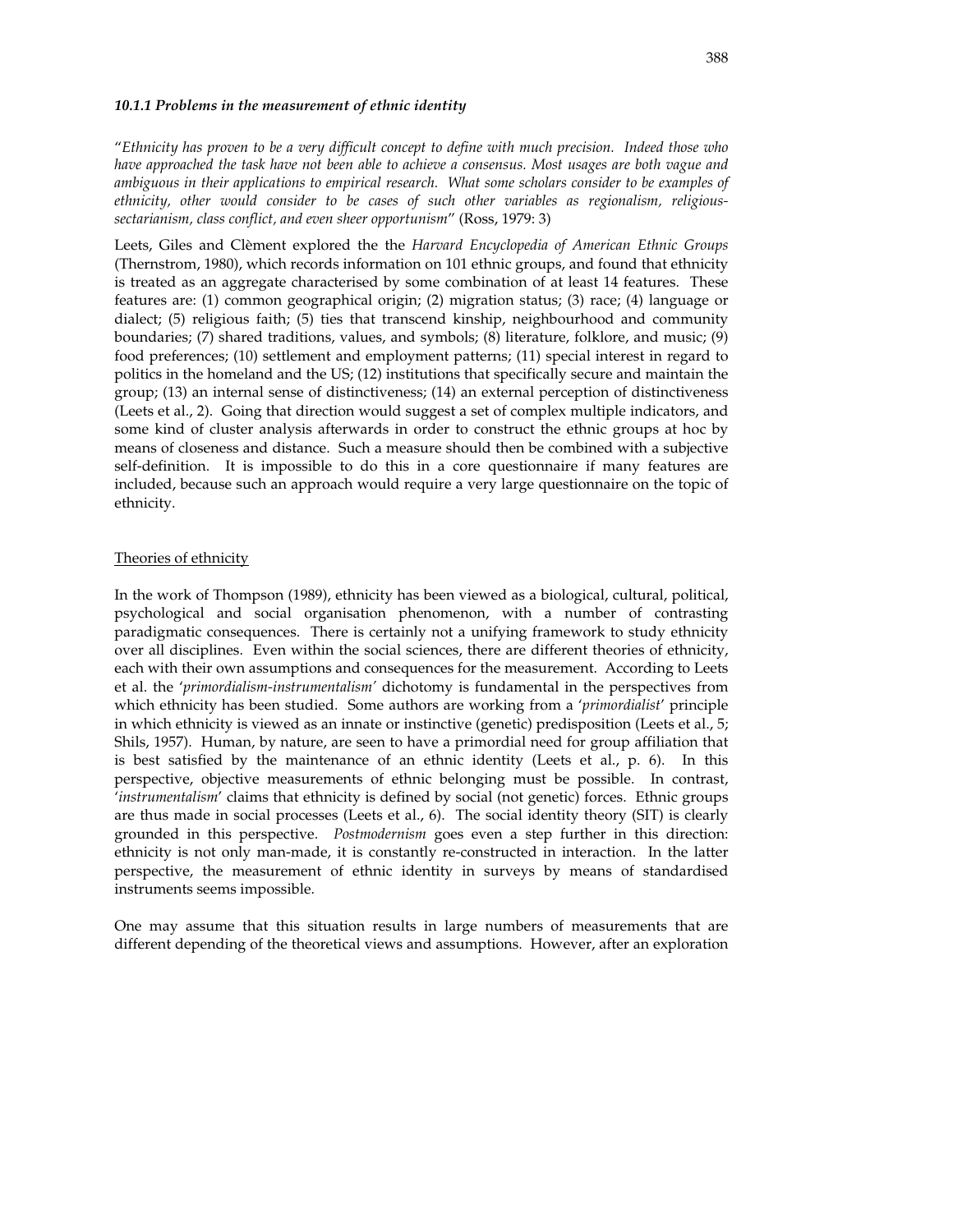of a large number of empirical articles that appeared between 1974 and 1992 in social science journals, Leets, Clèment and Giles (p. 16) concluded that 82% of the instruments were not derived from a conceptualisation. About 43% of the measures are geopolitical, 9% are subjective, 5% behavioural and 22% multiple measures (no information: 21%). More recently, ISSP 1995 is an example of such an a-theoretical and geopolitical approach. Ethnicity is measured there by questions about country and region where the respondent is living, the country where the ancestors come from, and by the self-placement at a list of ethnic groups. The categories in which the respondents are classified are evidently largely country specific.

What are the most important accents in the sociological theories? In *socio-biology*, ethnicity is considered deeply rooted in the individual but ethnic boundaries are also perceived as fuzzy and ethnicity is seen as situational, depending on ecological conditions. Both the primordialist and the instrumentalist perspectives are present there as two complementary sides of the evolutionary coin (Leets et.al., 6).

According to Leets, Clèment and Giles (pp 9-10), two strains of Marxist thought seem relevant to studies of ethnocentrism: post-modern and dependency theories. *Postmodernism* views ethnicity as contextualised by its historical and cultural nature. In this view, conceptions such as nations and ethnicity are historically made and unmade. They may arise and disappear under different historical conditions. Anderson (1983) proposes that ethnicity ultimately depends upon points of shared references held by members of an ethnic community or nation. These common points of reference result in national or ethnic collective memories or '*imagined communities'*. The term 'imagined' is used because the members of these 'communities' will never know, meet or hear of most of their fellowmembers (Anderson, 1983). The *dependency theory* denies any real substance to ethnicity since this is completely reduced to the class struggle. In this approach, the analysis of inequality is basic to understand ethnicity.

In the framework of the theories of *assimilation* and *pluralism,* ethnic groups are perceived as folk groups from a former era that are now under transformation as a result of the individual freedom offered to individuals in a modern society. *Pluralists* stress the continuing viability of ethnic groups and they promote the idea of pluralistic and multi-cultural societies. Contrary to that, *assimilation* theory asserts that with individual freedom and opportunity, ethnic groups become obsolete. In this view, the distinction and usefulness of the ethnic group will be absorbed in the social structure of society (see Thompson, 1989). According to this theory, the ethnic groups will gradually lose their distinctiveness and become part of larger societies (Leets et al., 10-11). Needless to say how wrong these 'predictions' are for the minority groups and the immigrants.

- 1. rfshlagf
- 2. rejh
- 3.

#### What do we learn from the theories of ethnicity?

1. The measurement of ethnic identity is not possible with only *objective* criteria, the *subjective* self-definition of belong is also important, but it is presumably not evident to ask questions about one's "ethnic identity".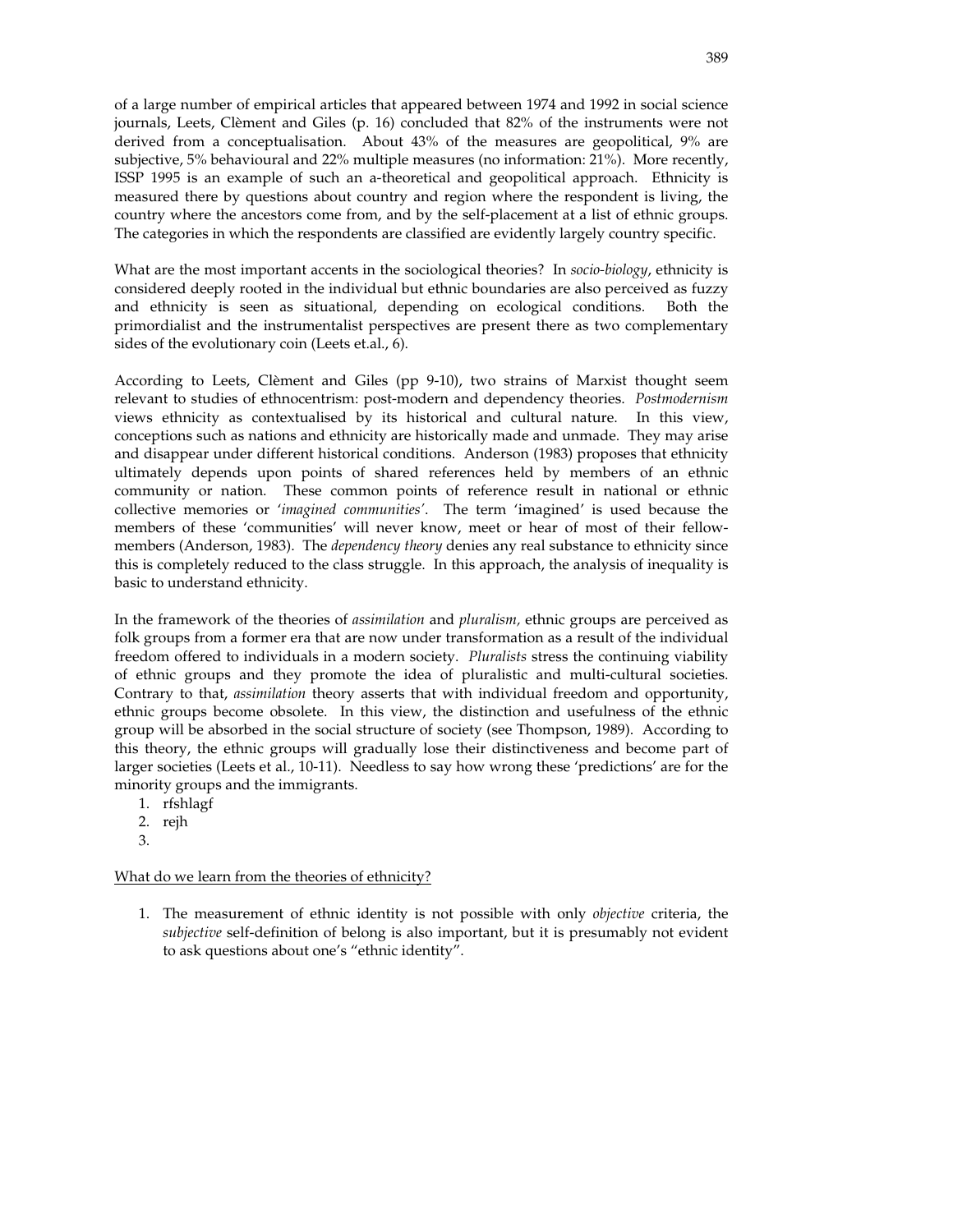- 2. Measuring ethnic identity by means of a large set of objective indicators derived from the different features (e.g. *primordialism linked to multiple objective indicators)* is impossible within the context of the ESS core since it requires too many questions about too many different aspects.
- 3. The opposite way of measuring ethnic identity in which the focus is only on ongoing identity construction and subjective contextual definitions (e.g. *instrumentalism linked to neomodernism and constructivism)* is completely excluded in the context of surveys since in that case, we cannot use standardised instruments (survey questions).
- 4. The ideas of 'imagined community' and 'common references' are related to the concept of '*social representations'* (see Moscovici, 1984). It is, in principle possible, to ask questions about the social representations that are shared (collective) among members of groupings.
- 5. So far as the *assimilation theory* is correct, there will be hardly traces of ethnic identity feelings among the citizens of Western European societies (in the majority groups) and it has no sense to ask these respondents about the ethnic groups to which they belong. It is very likely that a large number of respondents do not identify with an ethnic group but with a nation or sub-nation (region) or language group. It is therefore to know what kind of identification is most salient for the respondent.
- 6. Language is in many cases closely related to ethnic origin (see Erikson & Johnsson, 1999).

# Theories of identity

Thus far the theories on ethnicity of which we could derive some ideas about the measurement of ethnic identity. What can we learn from the theories of identity? It is possible to distinguish between psychoanalytic theories, social identity theories, social interaction theories of identities, and social constructivism.

In the psychoanalytic theory of which Erikson (1959) is an exponent, ego identity is "the awareness of the fact that there is a self sameness and continuity to the ego's synthesising methods and that these methods are effective in safe guarding the sameness and continuity of one's meaning for others" (Erikson, 1959; 23; Leets et al., 12).

The *social identity theory* links Erikson's ideas of individual identity with society (groupings). The individual's identity depends on the social interactions within groups. The knowledge that one belongs to certain groups, and the value attached to those memberships, is based on the subjective perception of the individual (Tajfel & Turner, 1979). Ethnic identity is the result of contact with others, primarily characterised by their *real* or *perceived* affiliation to a *more of less valued group* defined along ethnic lines (Leets et al., 13).

*In social interactionism*, the focus is at the actively involved actor in the process of ethnic identification. An individual does not have one identity, but *multiple identities* which are negotiated with others through interaction (Blumer, 1969). An individual's ego identity, individual identity, and social identity, are viewed as interdependent and inseparable, and are different aspects of the same social process. An individual's social identity is not always stable and equally salient. Individuals actively engage in different identity stages according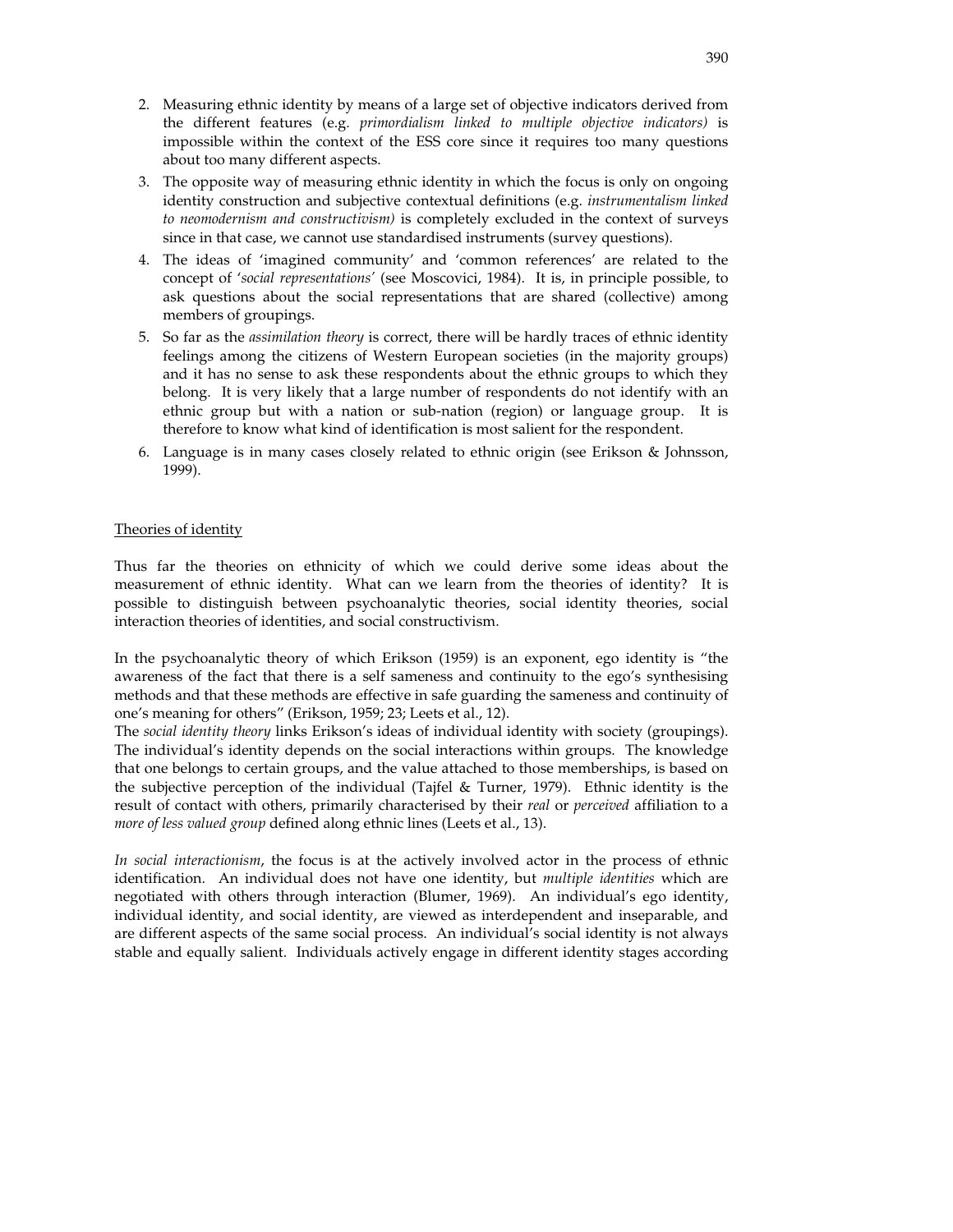to the social context and the interaction. Ethnic identity emerges when an individual's social context underscores aspects that are related to the categorisation of individuals along ethnic liners (Leets et al., 14).

*Social constructivism* (Gergen, 1985) embraces the notion of a subjective and historicallyconstructed identity, challenging the objective basis of conventional knowledge. The social constructivists have no interest in the appearance of ethic (or other) identities as such, they are interested in the social processes in which the identities are constructed.

# What do we learn from the theories of identity?

- 1. Social constructivism does not fit with our interest for survey measurements. This was already concluded from previous theoretical perspectives of ethnicity.
- 2. We should keep in mind that there may be multiple (ethnic) identities that are not mutually exclusive and that include each other (e.g. Western European -> Flemish). We will meet this idea again in the section of (sub)-national identity.
- 3. Membership is more or less positively (or negatively) evaluated. It is not a matter of yes of no, but of intensity of feelings (gradation).
- 4. The saliency of an ethnic identity is not stable but depends of situations and contexts. Non existing identities (non-attitudes) can be induced by the questions in a survey.

# The measurement of ethnicity in surveys

In a large number of studies, ethnicity is not the focal point, but it is included in the questionnaires as a social-background variable. We have already pointed to the fact that, according to a survey of Leets et al. of about 10,000 citation in the 1974-1992 period, at least 43% of the measures where *geopolitical.* The questions that are asked are about the place of birth of the respondent, the place of birth of the parents' and even the grandparents'. *The subjective approach* simply asks the respondent what ethnicity she or he considers herself or himself. The behavioural approach tries to measure ethnic identity by asking about a number of activities in which the respondent is involved (ritual happenings, the use of food, language, religious practice…). In about 22% of the cases that report the measurement of ethnicity, multiple measures are used (e.g. language + country or region of birth + nationality + emotional attachment). It is claimed that multiple indicators (objective and subjective) are indispensable to capture the essence of ethnicity, but this is seldom implemented in practice (Leets et al., 17-18).

In studies in which ethnicity is the focal point, the following dimensions of ethnic identity are included in the questionnaires: ethnic awareness, ethnic self-identification, ethnic attitudes, and ethnic behaviours (behaviour patterns that are specific for an ethnic group).

If we think about these measures, a large number of categories must be present in closed questions or one should use open questions. Each of these is problematic. The risk of *open questions* is that the respondent does not understand what is meant by the question. Sometimes, the term '*race'* is used in stead of ethic group, but a study argues that asking for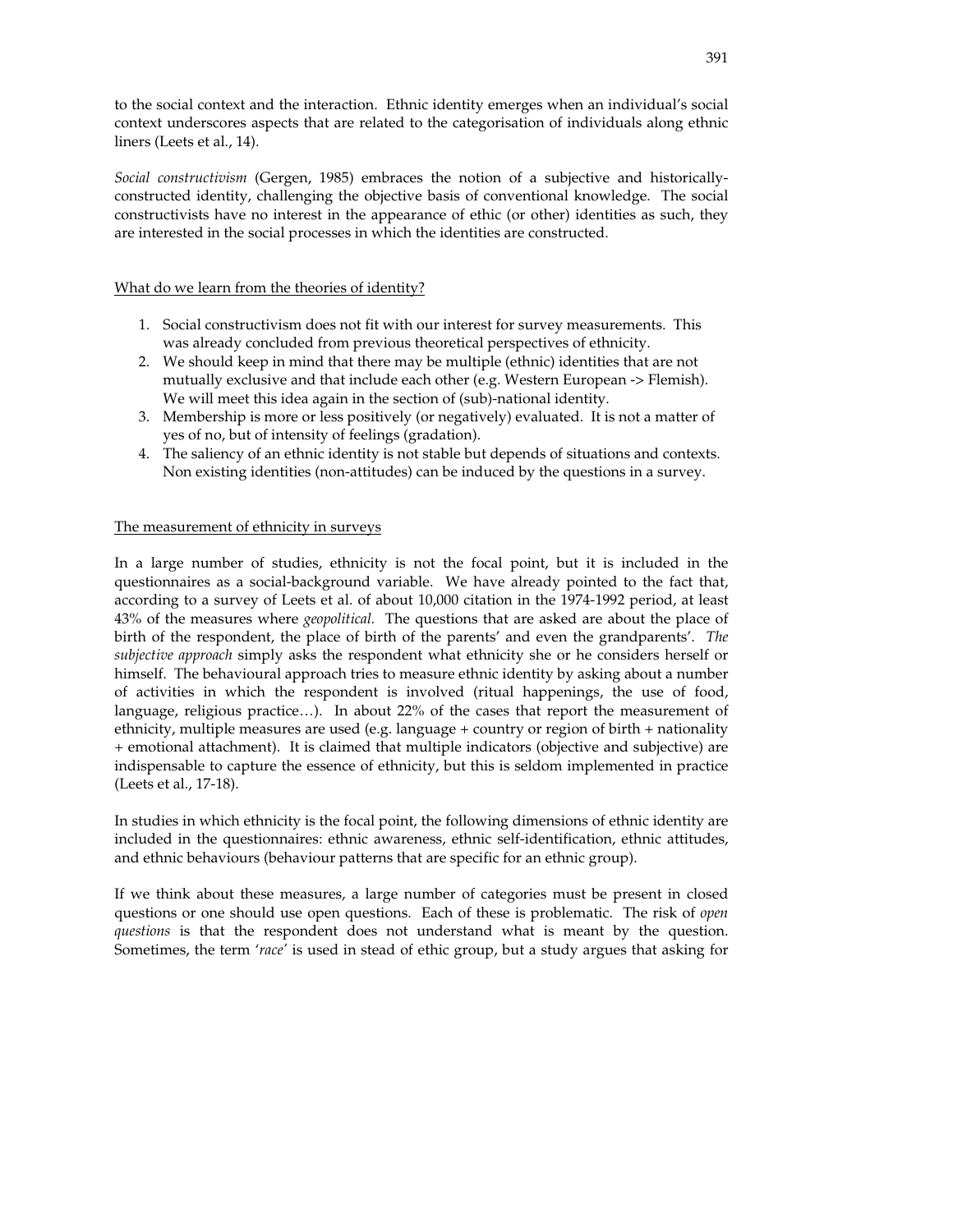the '*origins*' is closer to the popular understanding of ethnic diversity than 'race' (Hirschman et al., 2000). In *closed questions*, it is nearly impossible to include all relevant categories that are valid in all European countries. In that case, one should ask each National Co-ordinator to *prepare functional equivalent questions that are country specific* and that are comparable for all the countries (see also Erikson & Johnsson, 1999).

There are other measures, e.g. evaluative reactions to ethnic group membership. This is problematic because an evaluative reaction does not reflect a person's sense of belonging to an ethnic group. It is possible that one is classified as a member by objective criteria, but that one has very negative feelings towards that group. Ethnic identity measured in terms of language, friendship, social organisation, religion, cultural traditions, and politics may be the poorest of the measures (Leets et al., 20). Erikson and Johnsson's paper (1999) stated that registration of ethnic status is a very sensitive issue and will probably lead to differing results in different countries. According to them, one may well get a rather substantial non-response on such a question and it is probably not possible to use the same categories in all participating nations. However, what in this situation seems to be possible, is to ask for country of birth for the respondent and for the parents and likewise, the nationality, mother tongue, and denomination of the respondent.

The use of mutually exclusively categories (Black vs. White, French vs. English) is not advised because this does not allow identities that are simultaneously endorsed (complementary identities). It is better to rate each of the identities in separate questions because this allows for positive correlations.

According to Leets, Clèment, and Giles, one should keep in mind the following principles that are derived from the theoretical exploration: "Ethnicity and ethnic identification, whether *stable* or *transient*, *fundamenta*l or *peripheral* to the individual's concerns *include a measure of self-assignment* to a socially-derived category, which only exists *by opposition to other social categories*. Furthermore, such self-assignment is per force *affectively-loaded*. Both the categorical assignment and its valence are, therefore, necessary elements of ethnicity and its measurement" (Leets et al., 21).

#### Some empirical findings about ethnic identification

In the *Belgian General Election survey* of 1995, in the *Belgian European Value* study of 1999 (specific questions in Belgian), and in ISSP 1995 we find information about the saliency of different identifications. The EVS 1999 is interesting since, in Belgium, an *open question* was asked first (before the questions of geopolitical identities): "*Looking at the groups to which you belong, which one is of most significance*".

Many different answers were given by the respondents. After coding into meaningful categories, we found the distribution in Table 1. During the coding and the analysis, we learned the following: (1) The open question was not easy to respond since it was not explained what was meant by "groups". People could have all kinds of thing in their heads. However, only 2% of the respondents had no opinion. One of the reasons for that is that interviewers had helped the respondents. We discovered in the file of open answers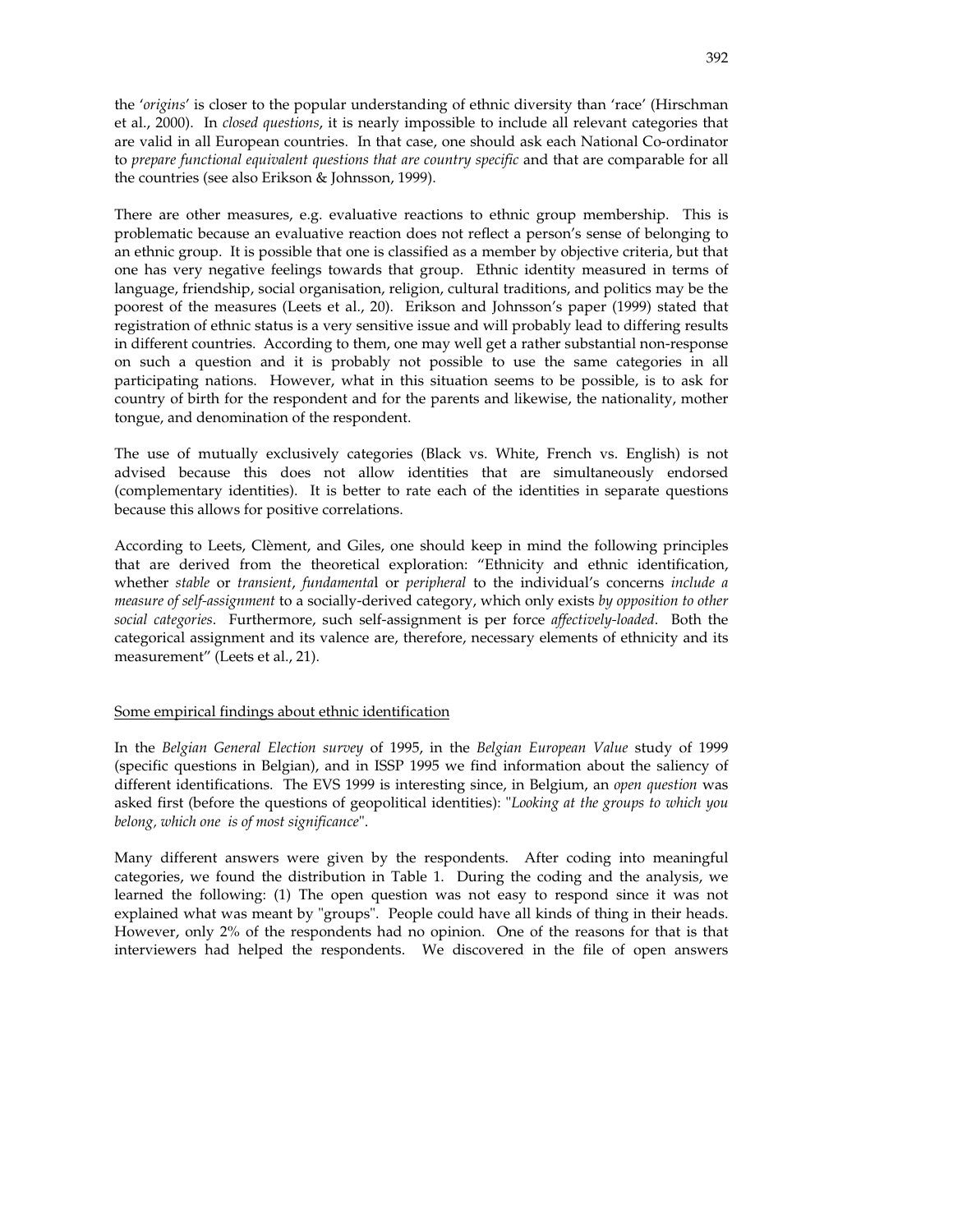response sets for several interviewers (some interviewers had systematically more the same terms as others); (2) About 29% of the respondents reported no significant groups; (3) The reference *to ethnic groups was quasi zero* in this population of 89% Belgians and 11% non-Belgians; (4) Geo-political affiliation (Belgium, Flanders, Wallonia, the World as a whole…) was not a significant identification, but in subsequent closest questions with response scales about frequency of feelings, intensity of feelings and value of feeling, one could have the impression that geo-political attachment was really significant. This impression however has to be questioned in view of the open questions were the groups were spontaneously endorsed by the respondents. This is an empirical argument in favour of the assimilation hypothesis saying that many citizens of Western-European countries do not endorse ethnical identification because other identifications are more significant.

| Grouping             | Flanders | Wallonia       | French speaking<br><b>Brussels</b> | Total Belgium |
|----------------------|----------|----------------|------------------------------------|---------------|
| None                 | 26,0     | 31,1           | 43,2                               | 29,1          |
| Primary groups       | 32,2     | 46,0           | 23,7                               | 36,1          |
| Religious groups     | 22,0     | 4,7            | 11,8                               | 15,3          |
| Social organisations | 11,1     | 7,0            | 11,0                               | 9,8           |
| Geo-political        | 4,3      | 5 <sub>A</sub> | 7,8                                | 5,0           |
| Generation           | 2,3      | 1,0            | 0,6                                | 1,7           |
| Work, company        | 0,8      | 2,3            | 1,5                                | 1,2           |
| Social categories    | 1,1      | 1,7            | 0,0                                | 1,3           |
| Other                | 0.4      | 0,9            | 0.5                                | 0,6           |
| Total                | 805      | 588            | 480                                | 1.873         |

**Exhibit 2.1.** Categories of groupings with highest significance in EVS 1999 (Belgium) (Billiet et al., 2000).

In the Belgium General Election Survey of 1995 (ISPO, 1998) the following question was asked before the questions on (sub)-national identity and consciousness. "*People sometimes consider themselves as being part of a certain group of people. Could you tell me, for each of these groups, to what extent it is important to you to belong to this group? You can answer with Card nr. X*".

The response distributions for two regions (Flanders = Dutch speaking, Wallonia = French speaking) are in Exhibit 2.2. The following observation can be made: (1) We did not ask questions about the ethnic identification, but this might be possible; (2) The most important groups to belong to are the nation, the language, and the territory. The other groups seem not so important; (3) There are diffenences between the region in importance of the three most important groups. An additional problem in this sample is the possibility that 'nation' is different for the two regions (is it Belgium, Flanders, or Wallonia?). We should discuss this difficulty for all (sub)-national entities in next session about national identity.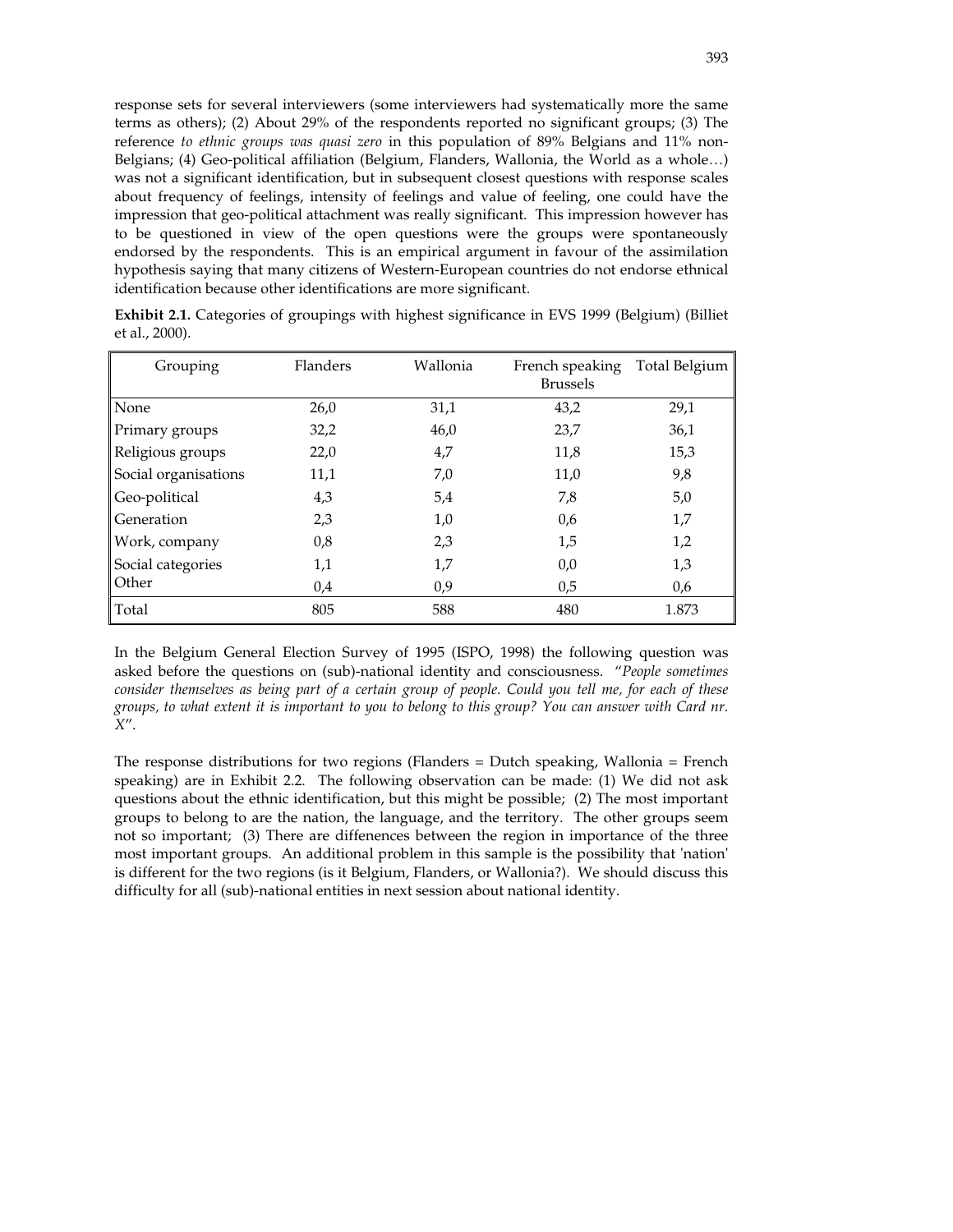| Groups                                | Very     | Importan | Not      | Not      | Do not |
|---------------------------------------|----------|----------|----------|----------|--------|
|                                       | importan | t        | much     | importan | know   |
|                                       |          |          | importan | t        |        |
|                                       |          |          | t        |          |        |
| People who belong to one nation       |          |          |          |          |        |
| Flanders                              | 9.9      | 51.2     | 28.6     | 8.1      | 2.2    |
| Wallonia                              | 30.8     | 37.5     | 19.4     | 101      | 2.3    |
| People who live in the same territory |          |          |          |          |        |
| Flanders                              | 6.5      | 50.4     | 32.6     | 8.8      | 1.7    |
| Wallonia                              | 27.4     | 36.2     | 23.4     | 11.7     | 1.3    |
| People who share the same language    |          |          |          |          |        |
| Flanders                              | 14.0     | 52.4     | 25.0     | 8.1      | 0.6    |
| Wallonia                              | 34.7     | 39.0     | 17.6     | 7.9      | 0.9    |
| People who have the same age          |          |          |          |          |        |
| Flanders                              | 2.3      | 16.4     | 51.1     | 29.3     | 0.8    |
| Wallonia                              | 9.2      | 24.1     | 36.0     | 29.6     | 1.0    |
| People who have the same belief       |          |          |          |          |        |
| Flanders                              | 3.2      | 23.7     | 46.2     | 26.0     | 0.8    |
| Wallonia                              | 8.6      | 21.8     | 34.5     | 33.7     | 1.4    |
| People who have the same occupation   |          |          |          |          |        |
| Flanders                              | 1.3      | 15.2     | 43.8     | 39.0     | 0.6    |
| Wallonia                              | 7.1      | 17.9     | 33.7     | 39.5     | 1.7    |
| People of the same gender             |          |          |          |          |        |
| Flanders                              | 0.9      | 6.1      | 41.3     | 50.6     | 1.1    |
| Wallonia                              | 2.3      | 11.0     | 33.0     | 52.1     | 1.6    |
| People who belong to the same social  |          |          |          |          |        |
| class                                 | 1.7      | 17.0     | 49.4     | 30.5     | 1.4    |
| Flanders                              | 6.4      | 23.7     | 33.0     | 35.7     | 1.2    |
| Wallonia                              |          |          |          |          |        |

**Exhibit 2.2.** Response to the question about the importance of groups (ISPO, 1998: 181-183) (horizontal percentages).

Another observations deals with the measurement of ethnic identity in ISSP 1995. In Q18a about the racial/ethnic group of the respondent, the following two strategies are suggested if the information in the demographic part of the questionnaire does not provide the information about the ethnic group (notice: the question wording in the demographic part is country specific): a) the investigator should deelop a list of the major ethnic groups of the country and *ask respondent to place herself/himself on the list*; b) ask the *queston "From what country/countries or part(s) of countries of the world did your ancestors come?*". A subsequent question about the *closeness of feelings* (very close, close, not very close, not close at all, can't choose) is optional. In the reporting of the response distributions, it is apparent that these questions where used in different ways. Germany has simply asked about the nationality and has avoided the terms "race of ethnic". Great Britain was offered a list of major ethnic groups and asked "To which of these groups do you consider to belong". The Netherlands and Japan asked "To which group do you belong". The coded list of ethnic (national) groups contained 95 main categories.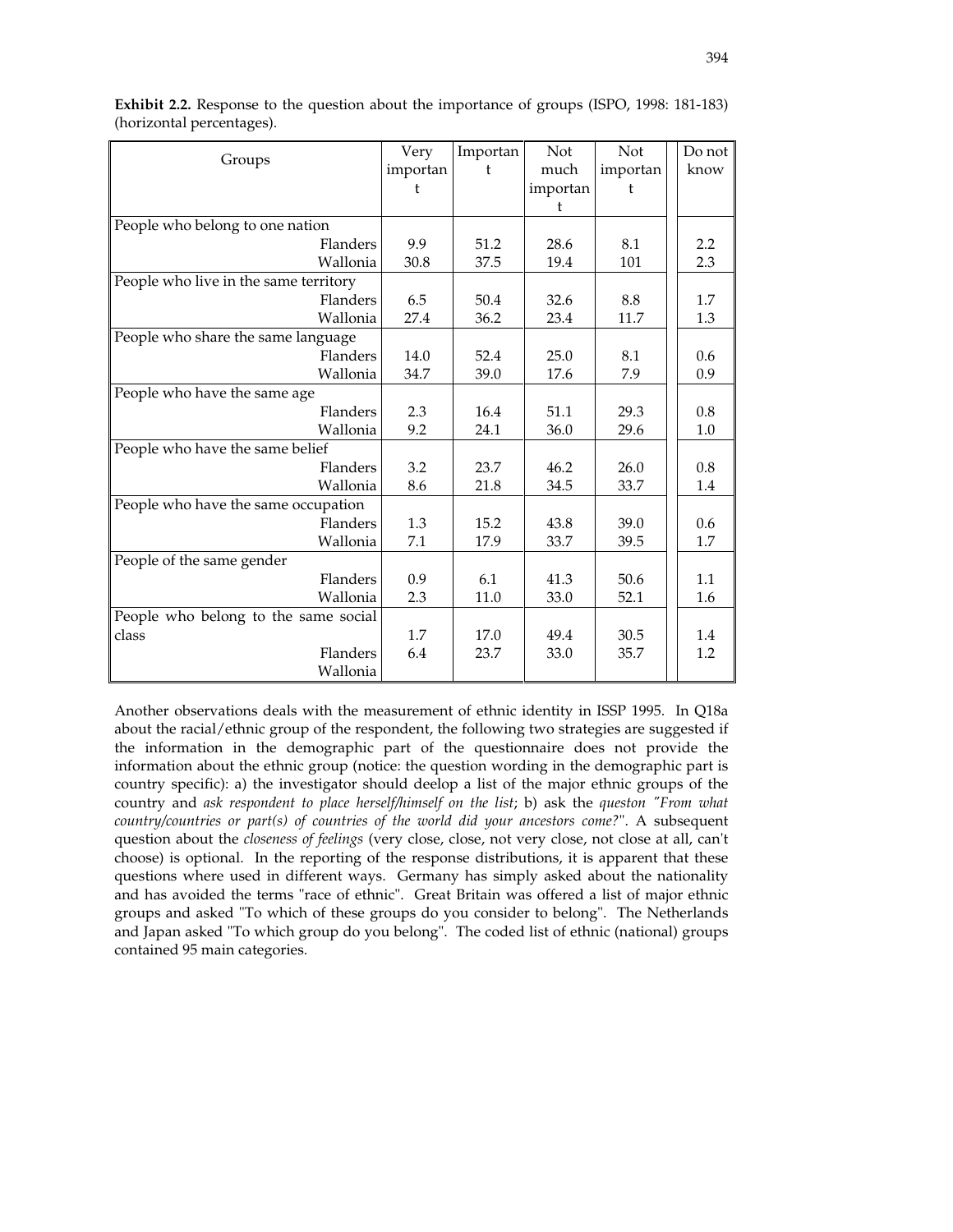In the Netherlands, 97.2% of the respondents refer to "Netherlands, Flemish or Dutch". In Normay, 97.6% refer to Norway. About 93.2% of the Swedish sample refer to Swedish. 84.1% of the Bulgarian refer to "Bulgarian". The respondents of the latvia refer to "Latvian, Lithuanian, Estonian" (59.2%) and "Russian, Russia" (30.4%). Quasi none of the inhabitants of European countries refer to "European" as an ethnic group, but 75.5% of the respondents in New Zealand refer to "European, Europe, White/European, other Europe, other European, White" (15.2 refer to "Maori"). A better illustration of the context dependence of ethnic identity can hardly be given. The countries with most ethnic diversity in the responses are Canada and the Philippines. In Canada, 36% refer to "France Canada or French Canada", and 25.7% to "English, British, England, England & Wales". 29.8% of the Philipinne respondents refer to "Visayan/Cebuano, Hoholano, Leyteno/leyte" and 27.8% refer to "Philippino/Filippino, Tagalo, Phillipines" (ISSP 1995: 136-148).

The "closeness questions" has been asked in 14 countries. The distributions are rather skewed with only a few number of respondents in the "not close at all" category.

We may conclude that "ethnic identity" is no equally "real" in each country. The majority group in Western societies does not use the term "ethnic group" and refers mostly to geopolitical realities such as the nation, or a sub-nation or region (e.g. the open EVS question and ISSP). It seems to be more salient for immigrants who refer to their origin (e.g. in New Zealand "Europeans", but this is presumably a precoded category). The same category that has the quality of an "ethnic identity" in one context (e.g. European in New Zealand) may have none in another context ("European" in Europe). The group identification is, as was found in the theoretical discussion, comparative and contrastive (e.g. "English" or "French" in Canada, not "European"). We may expect that even among those who do not use the term in everyday life, will indicate the "ethnic group" important in a question with rating scales. It is possible to avoid this by including a category "without meaning" (or something like this).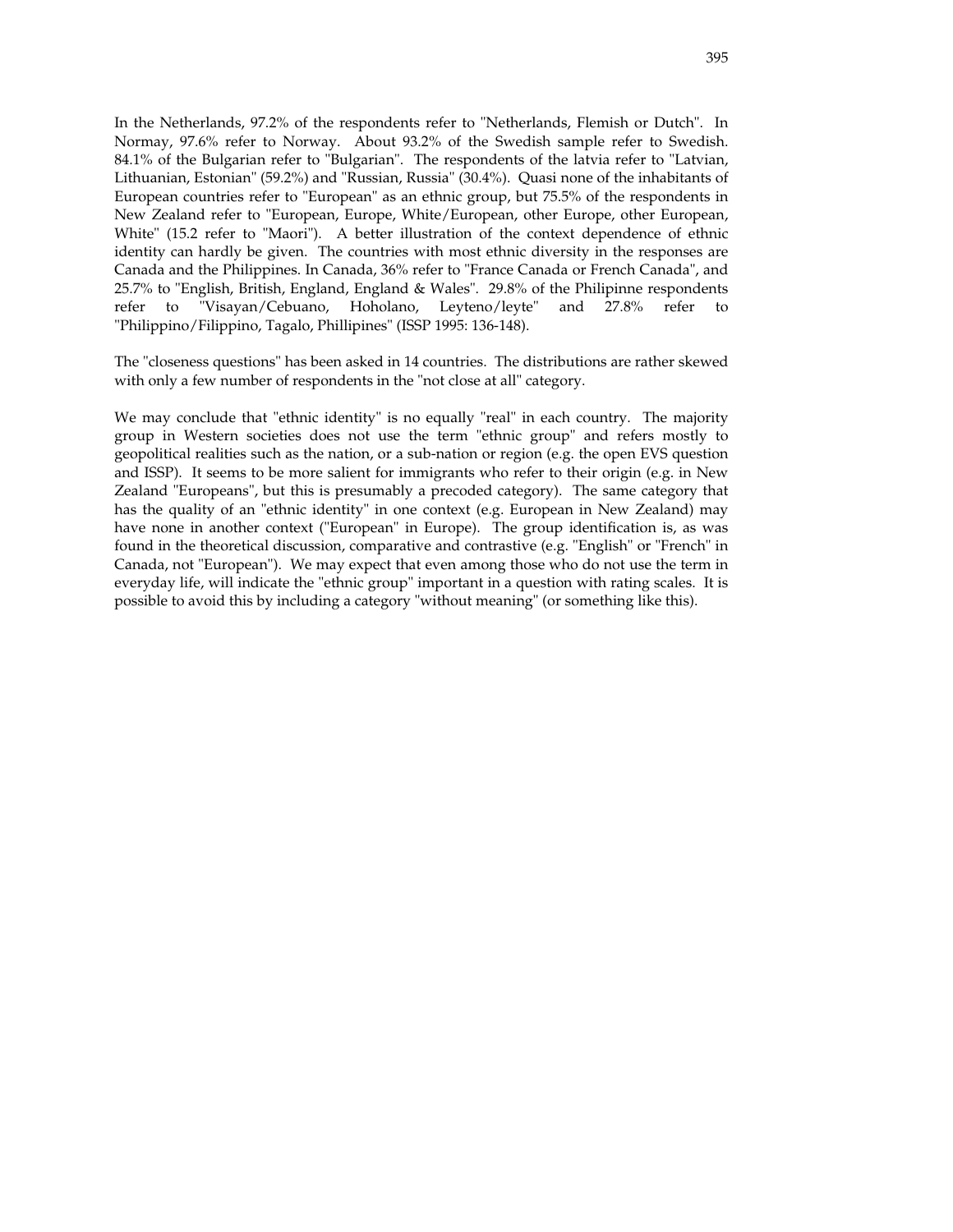#### *10.1.2 Proposal for the ESS-core questions on ethnic identity*

After all this, the measurement of ethnic identity in a common core seems problematic. If one takes the previous observations seriously, there are ideally three steps in the construction of questions about ethnicity. (1) In view of the elaboration of a taxonomy of ethnic group, one should try to elicit through an open methodology, ethnic labels, corresponding valences, and contextual aspects. (2) The second step consists in using the taxonomy in order to formulate closed questions regarding the endorsement of various labels and their perceived valence in a representative sample of situations. The respondents should be presented simultaneously with a variety of labels and invited to view their own ethnic membership. (3) The final step consists in the derivation of indices of ethnic salience since it is apparent that the assignment of labels alone is not adequate. These are the final recommendations in the study of Leets, Clement and Giles (p. 22-23). The country-specificity is also stressed in the paper of Erikson and Johnsson (1999).

Is this possible in the context of the ESS core? I think it is not. What to do then? Can we ask each National Co-ordinator to construct a closed questions in which every significant ethnic group in his or her country is listed, and in which the intensity of attachment or distance is measured? ISSP 1995 has used this strategy. However, the response distributions show that different terms are mixed. What is the experience of the participants of ISSP (Zuma, Natcen)? What is the alternative within context of a very limited number of questions? Is a two-step open question an alternative? Even after this exploration I admit that I do not know, and that I am even more in doubt then before this study. Therefore I will give some suggestions that made it possible to take a decision in the group about which questions can be included in the core.

According to Erikson and Johnsson, (1999) measuring country of origin, nationality, mother tongue and denomination together should make it possible to construct a highly precise indicator of ethnicity. It will not only be possible to distinguish between immigrants from different nations but also between immigrants of different nationality but having their origin in the same country. Therefore, these variables should be present anyway within the core and they can be used for several purposes (religious identity, ethnic origin, sub-national identity)

Religious identification: see previous part of this paper.

Language (Mother tongue): see **Q33** of ESS core questionnaire. Suggestions for Demographic and Socio-economic variables (Annotated version 20.09.01), p. 11

Country of origin and citizenship. See also the section on national identity. Take **Q31** (citizenship) and **Q32** (country of birth) of ESS core questionnaire. Suggestions for Demographic and Socio-economic variables (Annotated version 20.09.01), p. 10.

Ethnic origin:

**QE1.** "Are you or any of your parents an immigrant to [country]?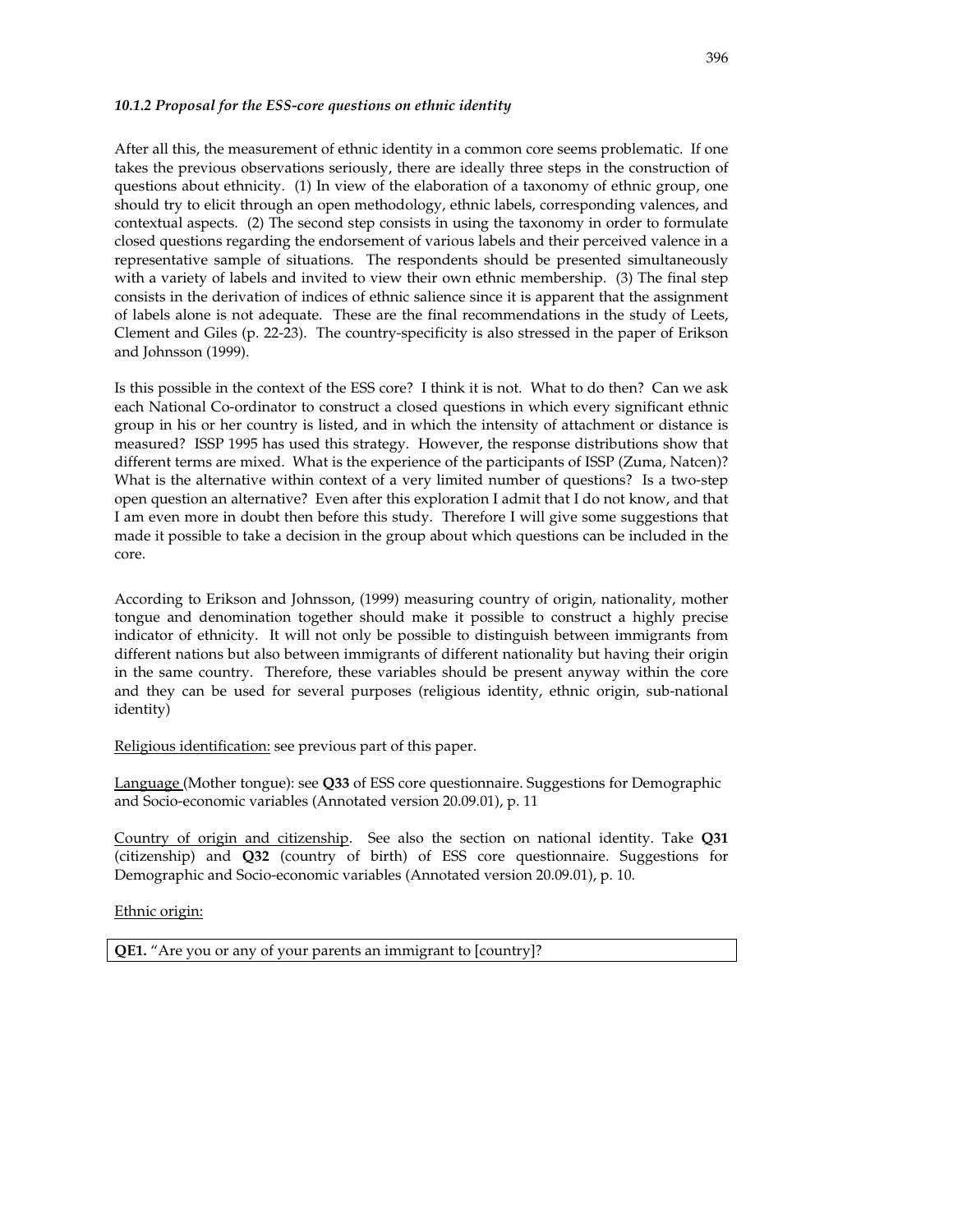|                                   | YES. | NO. |  |
|-----------------------------------|------|-----|--|
| RESP: HIM/HERSELF IS AN IMMIGRANT |      |     |  |
| RESP: FATHER IS AN IMMIGRANT      |      |     |  |
| RESP: MOTHER IS AN IMMAGRANT      |      |     |  |

Ethnic identification

**QE2**. Do you consider yourself as belonging to an ethnic group? (YES/NO) 1 YES

2 NO -> QE3

QE3. Which group?

Alternative: the ISSP strategy: ask the National Co-ordinators to list the relevant ethnic groups in the country and ask a closed question (for an example see: British Social Attitudes, 14th report, 1997: 273)

QE2b. "To which of these groups do you consider yourself to belong?" *(Country specific list*)

Closeness

|    | <b>QE4</b> . "How would you describe your feelings towards this group?" |
|----|-------------------------------------------------------------------------|
| 1. | very close                                                              |
| 2. | close                                                                   |
| 3. | not very close                                                          |
| 4. | not close at all                                                        |
| 7. | I have no idea on that                                                  |

# Importance of ethnic (and other) identifications

**QE5.** "People sometimes consider themselves as being part of a certain group of people. Could you tell me, for each of these groups, to what extent it is important to you to belong to this group? You can answer with Card n°. X".

|                                       | Very    | Importa | Not     | Not     | I have   |
|---------------------------------------|---------|---------|---------|---------|----------|
|                                       | importa | nt      | much    | importa | never    |
|                                       | nt      |         | importa | nt      | reflecte |
|                                       |         |         | nt      |         | d on     |
|                                       |         |         |         |         | this     |
| People who belong to one nation       |         |         |         | 4       |          |
| People who live in the same territory |         |         | З       | 4       |          |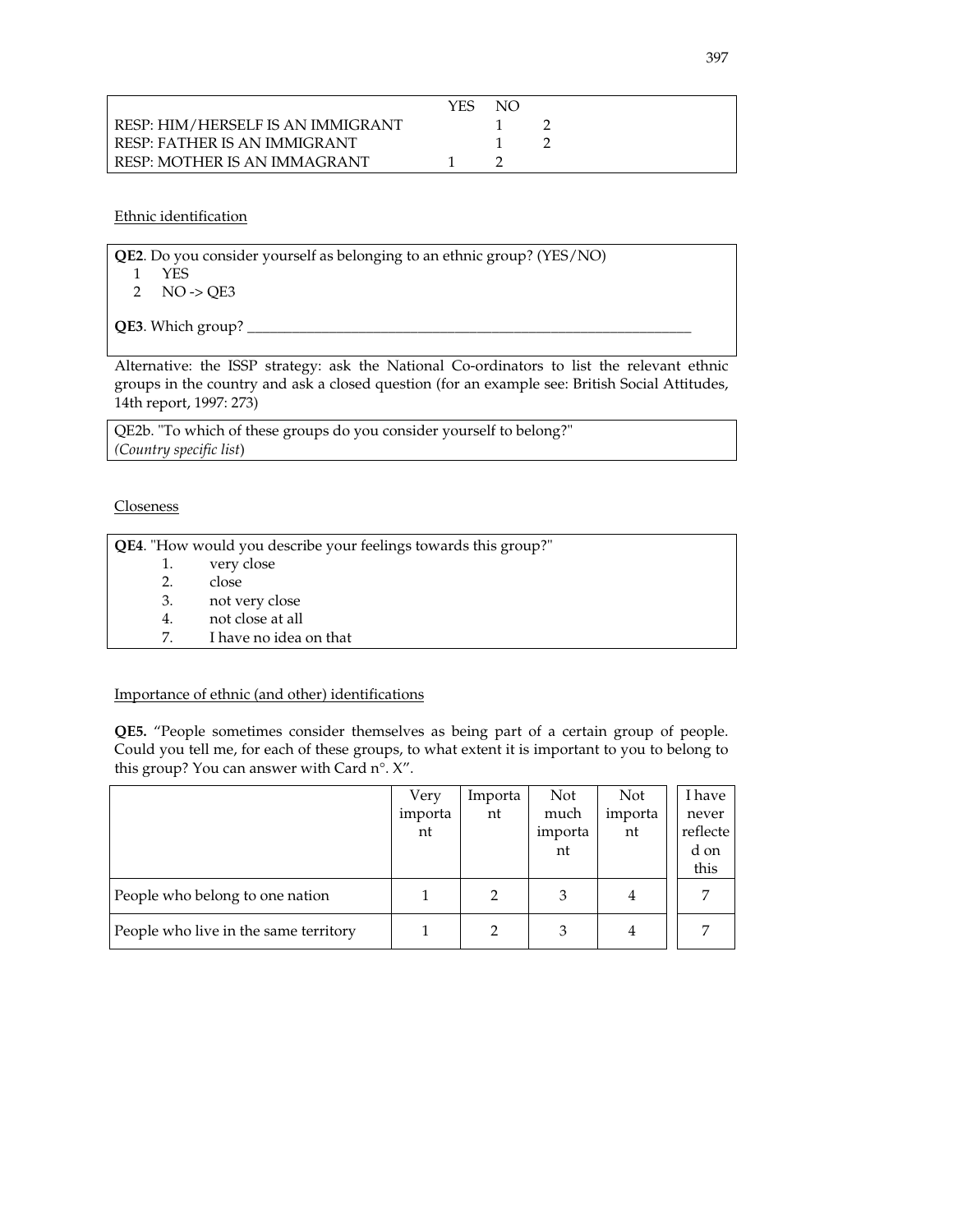| People who have the same religious<br>beliefs |  |  |  |
|-----------------------------------------------|--|--|--|
| People who belong to the same ethnic<br>group |  |  |  |
| People who share the same language            |  |  |  |

I have only listed the most important groups of the ISPO question and I have added the "ethnic group".

Other question that belong also to "national identity" (see next section). The category "not reflected on this" is included in order to distinguish between opinions and non-opinions. I think that this is necessary here, given the nature of the issue.

Apart from these questions, it is recommended to ask about the citizenship of the respondent(nation) and about his own origin and the origin of his ancesters (or parents and grandparents), and about the language he or she is using in everyday life. I will discuss these questions in next section 4.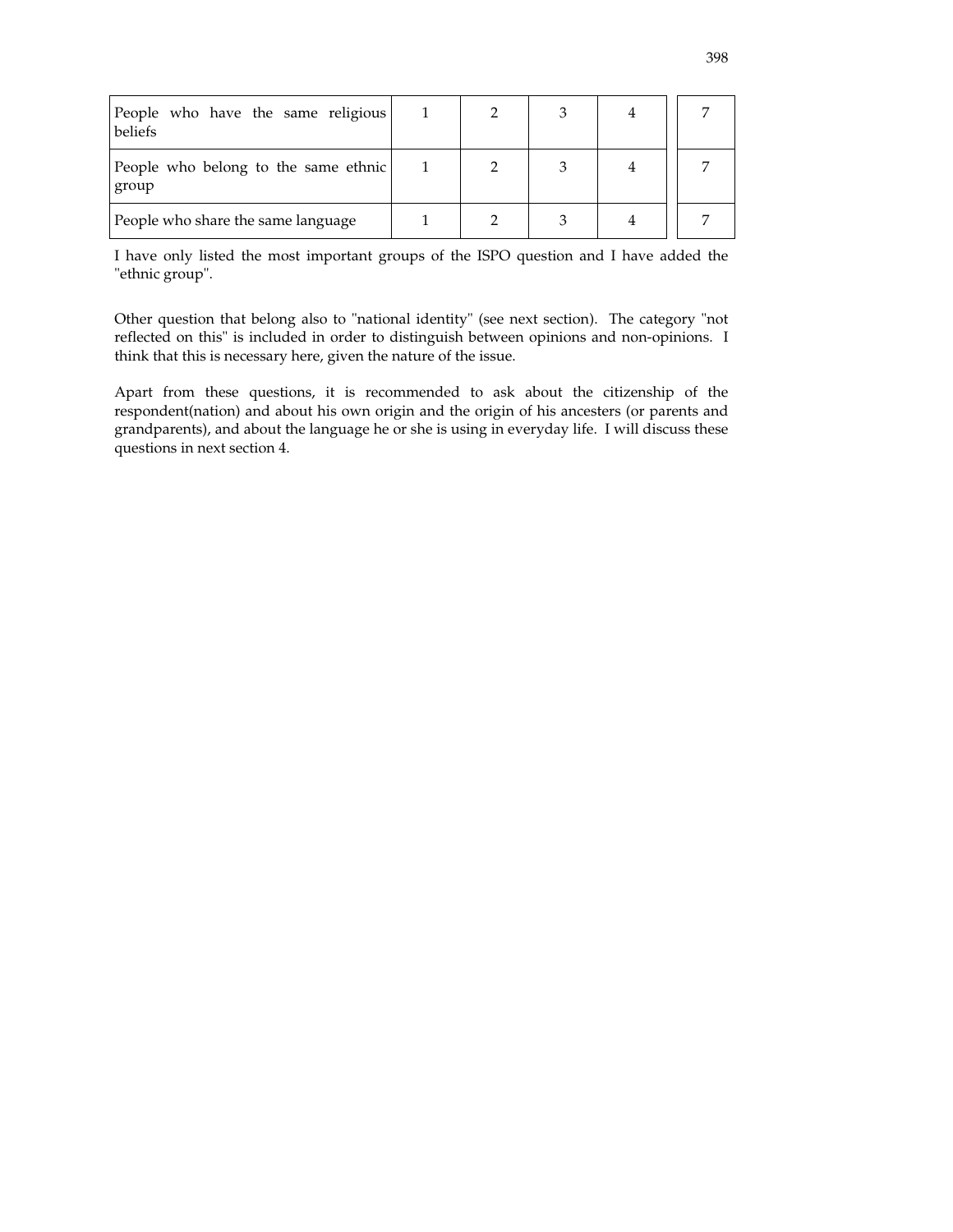#### *10.1.3 Problems in the measurement of citizenship and (sub)-national identity*

Most problems that were encountered in previous section come back in the measurement of national identity. However, there are some new aspects, and the measurement of national identity is more extensively documented in comparative and cross-cultural research. This section is mainly based on the paper that J.J. Linz has prepared for ESS (concepts, problems, some suggestions for questions, on the paper of Erikson and Johnsson (1999), and on my own experiences and empirical analysis in this domain (Maddens et al., 2000; ISPO data-sets). I will also utilise the ISSP 1995 survey on national identity, and some of the studies that are using these data (Blank, Schmidt & Westle, 2001; de Figueiredao & Elkins, 2001; Smith, 2001), and the 1997/98 *Report on British Social Attitudes* (Jowell et al., 1997).

#### Internal complexity of the nation-state

J. Linz started his note with the observation that nation-states are often multinational (the 'sub-nations'), multilingual, multicultural, multiethnic and multi-religious (pp. 1-3). According to J. Linz, it is very important to collect reasonably adequate data on the different dimensions (p. 4). The ethnic and religious dimensions have been discussed in previous sections. We can now pay attention mainly to the aspects of multiple nationalities and multiple linguistic groups into one nation-state. Both aspects are often mixed. The idea of 'multicultural' is more complex since it covers all kinds of cultural differences. It is impossible to include some measurements of this within the core module.

To a certain extent, the problem of linguistic diversity will be solved because in the ESS instructions to the National Co-ordinators. Translations should be made for all languages that exceed 5% of the population within each nation-state. However, it is possible that the language that will be used in the questionnaire does not correspond with the language the respondent speaks in his every-day life situation (e.g. at home). This can be solved by asking the open ISSP *question "What language(s) do you speak at home*? (Q16a in the 1995 ISSP module) or by Q33 (core questionnaire: annotated version 20.09.01). This question is followed by another question "*What languages do you speak well?"* (Q16b). This is presumably a measure of integration into the broader cultural unit (the nation-state, Europe? the world?). I know from research in complex multi-lingual environments, such as Brussels, where it is difficult to answer the first question one often asked: "*In what language do you count when you are shopping?*" We will pick this up in the proposal for questions. Some of the participating nation-states that are confronted with this problem are Spain, Belgium, Italy (province of Bolzano-Bosen, not 5%?), Finland, Bulgaria (Turkish minorities), Latvia (Russian), Slovakia (Hungarian), etc…

An explicit assumption of a lot of research on nationalism is that national identities are exclusive. But this is not the case in many situations in which sub-nationalities are more or less institutionalized (Linz, pp. 5-6).

The problem of sub-national identities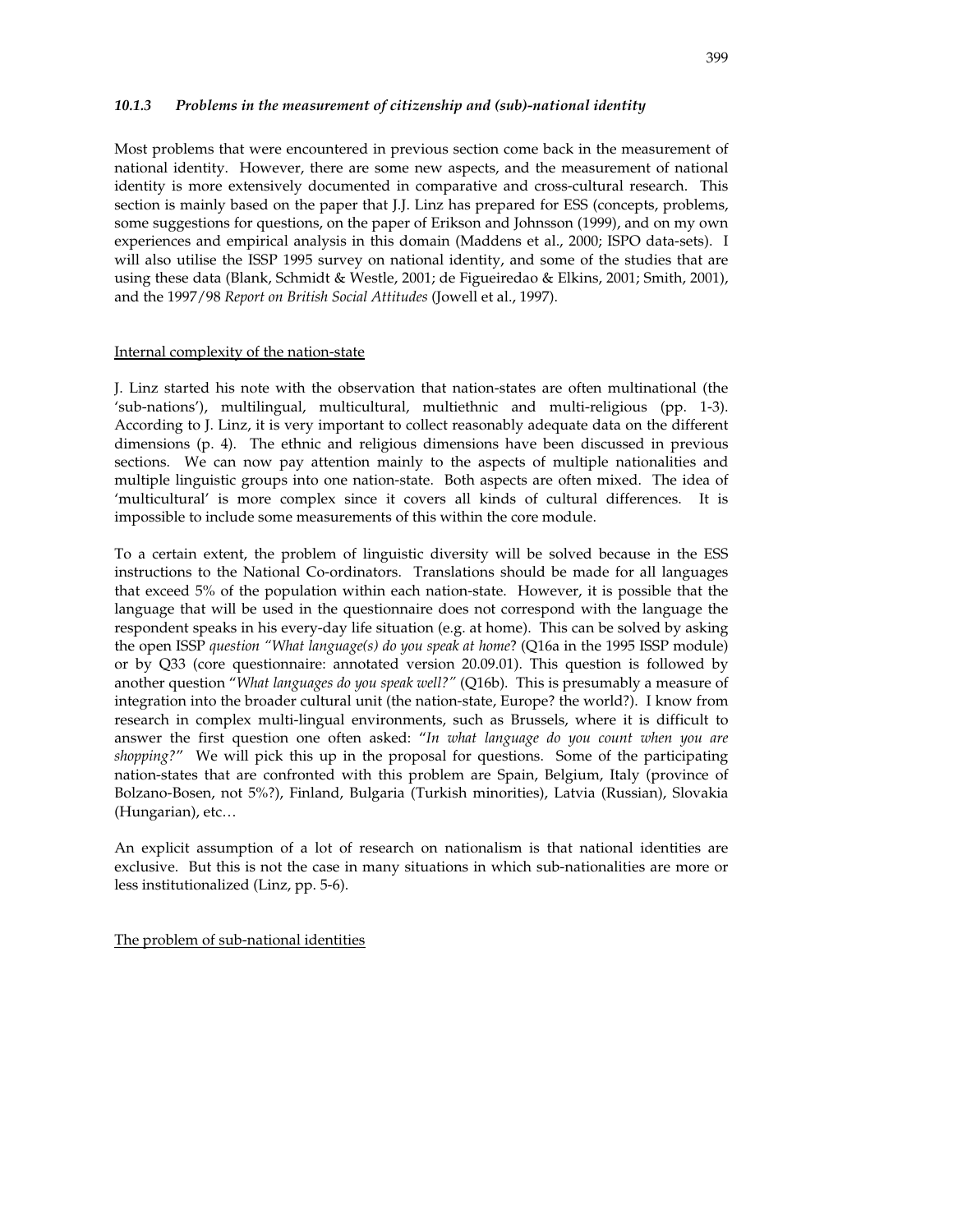In some countries citizens do not have a single and evident national identity, but can choose between different more or less competing national identities: on the one hand the official (e.g. Spanish, Belgian, or British) nationality, on the other the sub-national or peripheral (e.g. Catalonian, Flemish, or Scottish) identity. The political autonomy that quite a few subnational entities have acquired during the past decades tends to intensify this antagonism, as it encourages the sub-national authorities to start a nation-building project of their own. Even if citizens do not care about the political issues involved in this process, they still have to come to terms somehow with this double nationality. Previous research indicates that they need not consider those nationalities as contradictory but can develop multiple national identities (e.g. Melich, 1986; Maddens, 1989). All the same, a choice between the two nationalities is often unavoidable. As Billig (1995: 105-111) points out, the concept of 'the' nation is pervasive in the 'deixis' of everyday public and private discourse, to the extent that national identity can be considered as a routine way of talking and listening. Catalonians are thus constantly confronted with the choice between using either 'Spain' or 'Catalonia' as the frame of reference of their discourse; between speaking and thinking in terms of 'we, Catalonians', or 'we, Spaniards', for instance when they have to identify themselves abroad, or when they refer to famous compatriots (Maddens et al., 2000).

In this context, *national identity* can be conceptualised as the choice which citizens have to make between the national and the sub-national identity. We assume that citizens generally do not consistently adopt either the national or the sub-national point of view, and hence cannot categorically be divided into two different groups. Rather, the average citizen will constantly oscillate between the two nationalities, though the odds of taking the national or the 'sub'-national point of view will probably vary: some citizens will tend to take the national position more frequently, while others will be more inclined towards the subnational position. Only a minority will consistently prefer one nationality over the other (Maddens et al., 2000). For that reason, it will be necessary to measure the (sub)-national identity not only by a categorical 'identity' question by also by questions that measure the degree of involvement (importance) of each identity.

The paper of J. Linz also paid attention to the problem of the *relative importance* of several identities (p. 7), but it mentioned another aspect. In the previous paragraph the importance of one (sub)-national identity over another one is discussed. The paper of Linz stressed the importance of one identity over another (class based versus nation based, ethnic based versus nation based, etc…). We have tried to solve already that problem in previous section (see: Importance of ethnic (and other) identifications).

#### The problem of levels of identity

In our brief discussion about sub-national and national identities, the possibility of complementary identities is recognises, but the eventuality of conflict and mutual exclusiveness cannot be omitted in the measurements. This is different for identities that are layered and that can be conceived completely complementary. This problem is discussed at pages 8-9 of Linz' paper. Reference is made to the identification with geo-political units as the local community, the province, and not to forget in the ESS core, with Europe.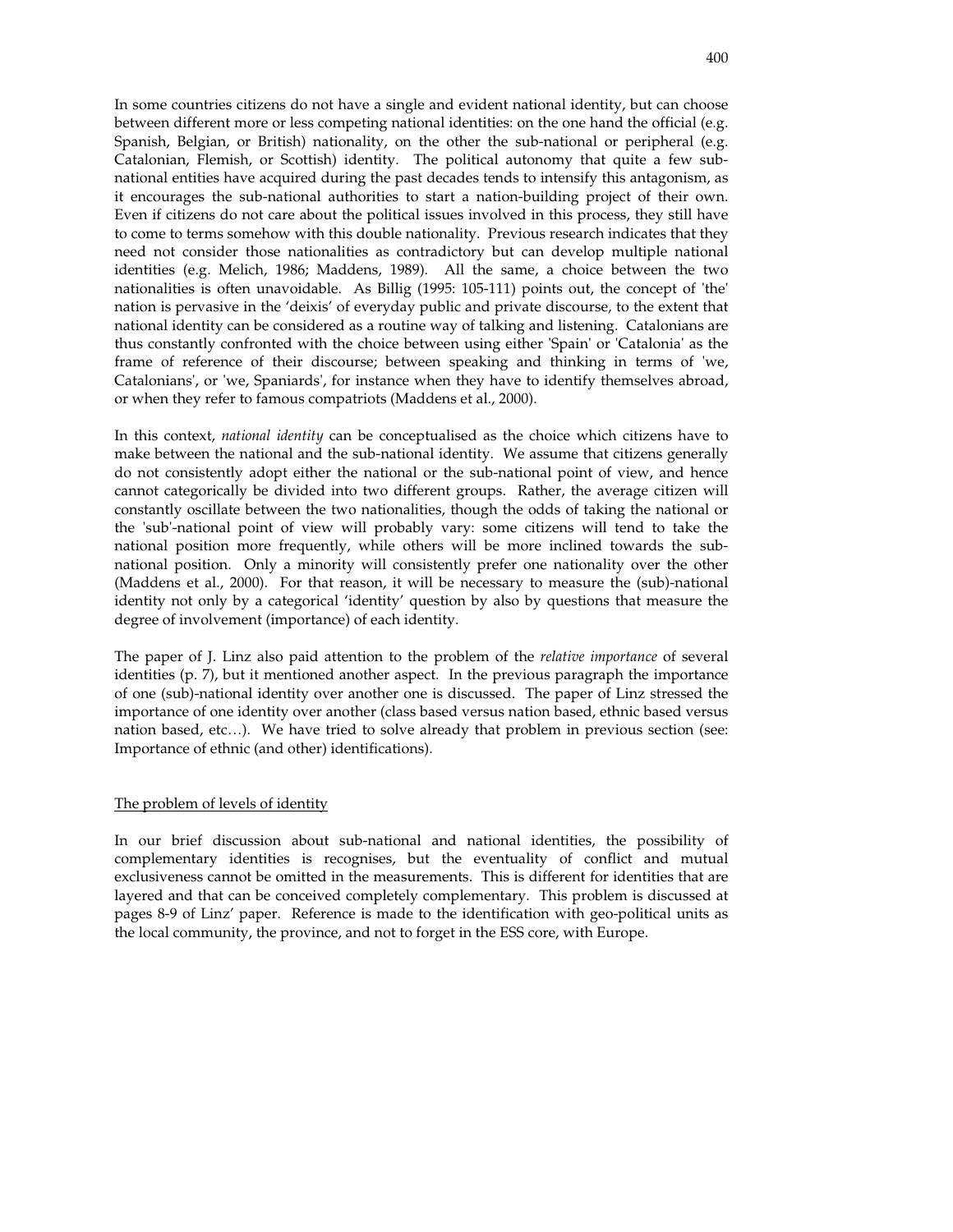The identification with the levels (the nation and sub-nation included) is often measured by the question "*With which of these entities do you identify in the first place?*" However, there is strong evidence that the responses are strongly effected by a primacy effect (see further). Because this kind of questioning assumes exclusivity, even when it is followed by a question about the second important identity (of a complete ordering), other questions are suggested. Some researcher distinguish between the *frequency*, the *importance*, and *the value* of identification (Billiet et al., 2000). Each of these aspects is measured by ordinal response scales (see further) for each of the identities. Because the response scales are common within each aspect and different between each aspect (*frequency, importance, and value*) there is empirical evidence that there are three method factors in the measurement models (Billiet et al., 2000). More substantially, this kind of approach tends to find complementary identities (strong positive correlations between the levels in each dimension).

#### Related concepts: nationalism, national proud, patriotism

Thus far, (sub)-national identity has been used in a rather limited scope as *simply national selfidentification* (and the importance attached to it), but the concept of national identity is much complex in the literature. In the national identity module of ISSP 1995, related concepts like national proud and patriotism are measured. There are already lots of studies on these (Haas, 1986; Kosterman & Feshbach, 1989; see also: http://www.issp.org/paper.htm; Smith & Jarkko, 2001). These concepts are measured by questions (and statements) about *feeling proud* about a number of country's achievements (social security, technology achievements, arts, literature, equal treatment of groups, political influence, achievements in sports, armed forces, history), general questions on feelings about the country (liking, ashamed, worried, frustrated, enthusiastic, angry, hopeful, upset), attitudes towards citizenship, unity of the country). In the empirical studies, all these items are combined in different subsets and there is a lot of confusion about the names. Sometimes the 'proud' items are together with the feelings split into patriotism (the 'post materialistic' characteristics) and nationalism (the 'materialistic' characteristics) with a different relationship of these concepts to the attitude towards immigrants as a consequence (Figueiredo & Elkins, 2001). At other occasions, several sub-dimensions are found in the set of 'proud' items. Sometimes, patriotism has a positive connotation as opposed to nationalism that has negative connotations and is negatively correlated with ethnic prejudice and feelings of threat (Blank et al., 2001).

According to Smith and Jarkko (2001) who analysed the measures of national proud of ISSP 1995 for all participating countries, *national pride* is related to feelings of patriotism and nationalism. "*Patriotism* is love of one's country or dedicated allegiance to same, while nationalism is a strong national devotion that places one's own country above all others. National pride co-exists with patriotism and is a prerequisite of nationalism, but nationalism extends beyond national pride and feeling national pride is not equivalent to being nationalistic. Likewise, national pride is not incompatible with cosmopolitanism (literally being a "world citizen"), but nationalism (or at least a strong degree of it) is antithetical to a transnational perspective" (Smith & Jarkko, 2001: 1). In ISSP 1995 specific national pride is measured by a set of questions about ten domains (Smith & Jarkko, 2001: 2).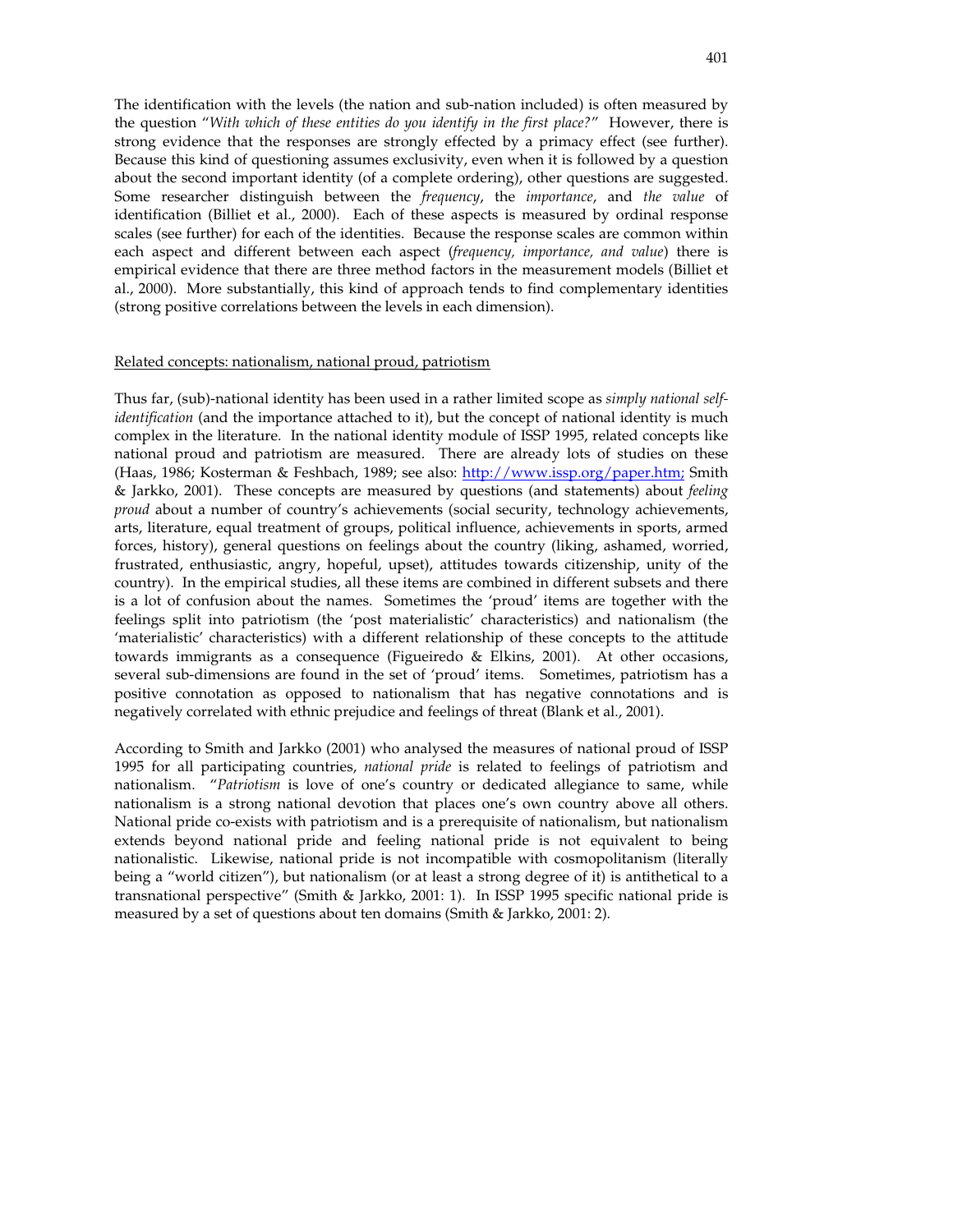These concepts, national identity, national pride, patriotism, and nationalism are extensively discussed in the paper op Blank, Smith, and Westle (20001). According to them, '*national identity'* covers a quite different aspects and facets of the individual's relationship towards its nations (what this may be in the light of sub-nations). The following aspects are included (Tajfel, 1982; Westle, 1999). I quote Blank et al. (2001: 6-7):

- a subjective conviction of formally and subjective belonging (the previous discussed aspect);
- a nation related emotion that can vary between a negative and a positive pole (see previous discussion). This aspect is linked with the ideas of identification and contraidentification (Tajfel & Turner, 1979);
- the relevance of the national identification for the overall identity of the individual (the proposed question about relative importance of different kinds of affiliation is an operationalisation of this);
- subjective beliefs regarding the current aims and problems of the nation;
- subjective beliefs regarding opportunities and constraints for individual action, arising from national affiliation
- a principal willingness to internalise the national culture;
- a community-ideology consisting of convictions about the ideal values, aims and character of the nation.

National identity is thus a very broad and diffuse concept that is used to cover *the intensity and the type of relationship* towards the nation (or sub-nation). Blank et al. propose to use the term "*national identification*" to describe the *intensity of feelings t*owards one's nation (intensity of closeness), regardless of the qualitative content of these feelings. They also propose to use the terms '*nationalis*m' and '*patriotism*' for questions of *content or type* of national identity. In what respect is nationalism different from patriotism in their definition.

*Nationalism* is characterised by: (I quote again Blank et al., 2001 with some comments between brackets, see also Kosterman & Feshbach, 1989)

- overemphasis of the national affiliation in the individual's self concept;
- inclination to define one's own group by criteria of descent, race or cultural affiliation (others would call this an '*ethnic representation of the nation* ' as opposed to a '*republican representation'*; see Maddens et al., 2000; Fennema & Tillie, 1994);
- idealisation of the nation and it's history and suppression of ambivalent attitudes towards the nation (or again "sub"-nation).
- Feelings of national superiority;
- Uncritical acceptance of national, state and political authorities;
- High relevance of socially derogating comparisons with groups not considered to be part of the nation (or sub-nation).

*Patriotism* is then defined as the counter concept of nationalism. Some authors would call this a '*republican representation of the nation'* (Fennema & Tillie, 1994; Maddens et al., 2000). Again quoting Blank et al. (1999: 8) 'patriotism is characterised by:

- the national affiliation in the individual's self-concept is not overemphasised;
- the nation is not primarily defined in ethnic terms, but rests on a democratic definition;
- at the centre of the national self-definition are humanist and democratic values;
- support to the nation is refused in case the nation's aim are not in accordance with these values;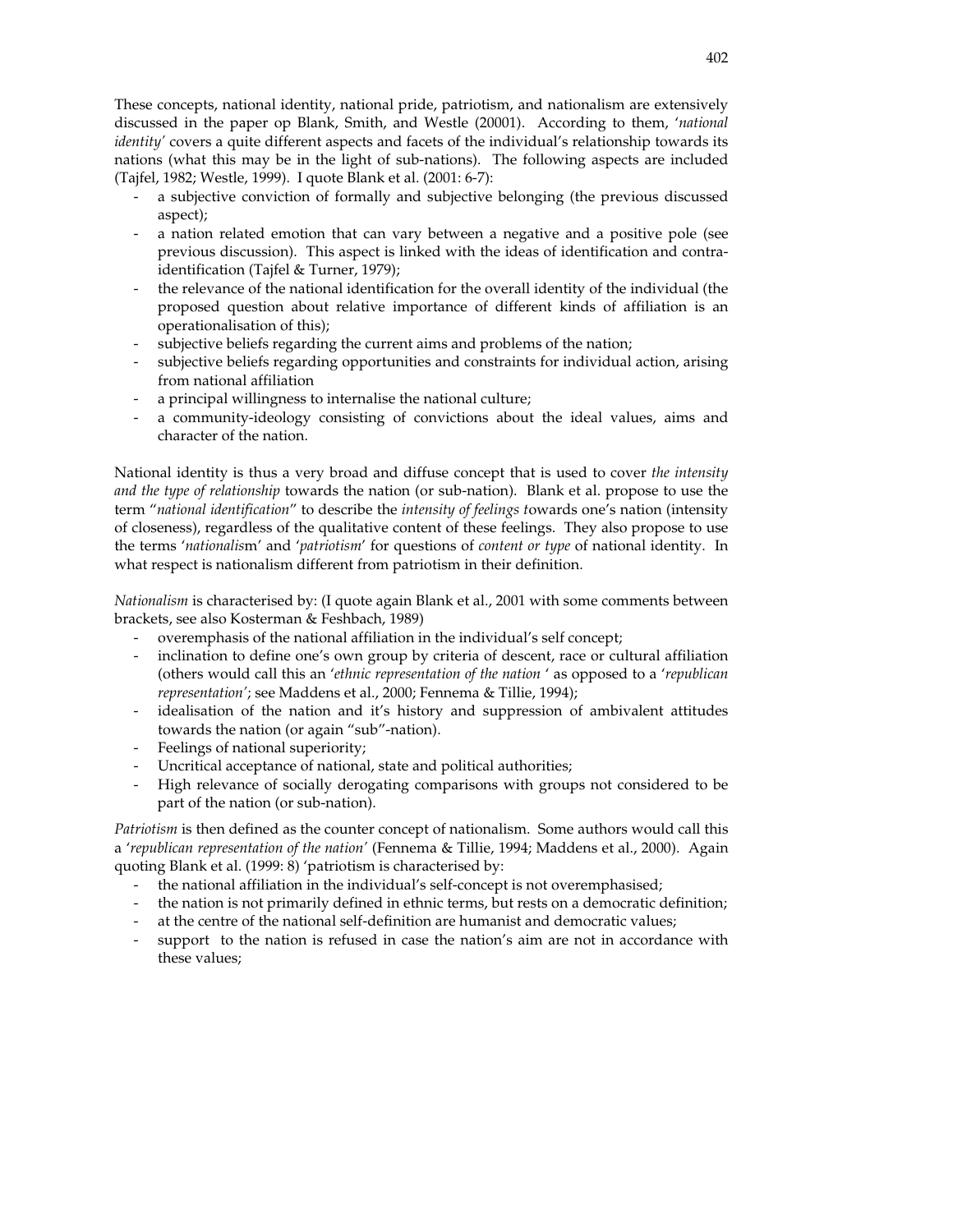- the nation is not idealised, but evaluated on the basis of critical conscience;
- a reconstruction of group history allowing different views;
- temporal comparisons bear a high relevance; incase of patriotism it is more relevant to compare the status quo of the ingroup today with its prior conditions of the ingroup history.

It is clear this kind of operationalisation in its nationalist (ethnic) or patriotic (republican) variant<sup>2</sup> requires a large number of measurements. One can find a large set of indicators in the ISSP 1995 module on national identity. Some questions remain open: how define national consciousness? Is this an aspect of national identity? We should not care so much with these concepts and measurements in the context of the ESS core module since we have only room for a small number of questions, and not complete sets of questions on proud, patriotism, or nationalism. The complete operationalisation requires a special module. Moreover, the set of national pride questions are rather difficult to ask in situations where there are different subnational groups with rather negative or neutral feelings towards the national level. For that reason, we will now confine ourselves to a more limited set of question about *'(sub)-national identification'* in the much smaller sense as outlined by Blank et al. (2001). This means that the focus here is on the *identification* of the national or sub-national group to which one thinks to belong, to the *intensity of this relationship*, and to the *strength (importance)* if it in comparison to other group identifications. The latter aspect is already discussed in the proposal of questions on ethnic identity: see i*mportance* in section 2).

#### Questions on (sub)-national identification: empirical evidence

In this section, some of our experiences with measures of national identity are documented. The first measurement is the closed question about one's persons first (and second) geopolitical identity. The wording of the question is the following (ISPO, 1995):

First\_id and second\_id (ISPO)

 $\overline{a}$ 

| "Which group do you consider yourself to be a member in the first place, and in the second |             |   |              |  |
|--------------------------------------------------------------------------------------------|-------------|---|--------------|--|
| place? Use Card x to answer".                                                              |             |   |              |  |
|                                                                                            | First place |   | Second place |  |
| 1. Belgium                                                                                 |             |   |              |  |
| 2. Flemish community/region                                                                |             |   |              |  |
| 3. Province                                                                                |             |   |              |  |
| 4. Municipality or city                                                                    |             | 4 |              |  |
|                                                                                            | 5           |   | h            |  |

Since Europe is not mentioned in this list, subsequent questions on Europe are asked:

<sup>2</sup> One should be careful with this kind of operationalisation because it is not value-free: patriotism is here by definition what is *good*; nationalism is *bad.*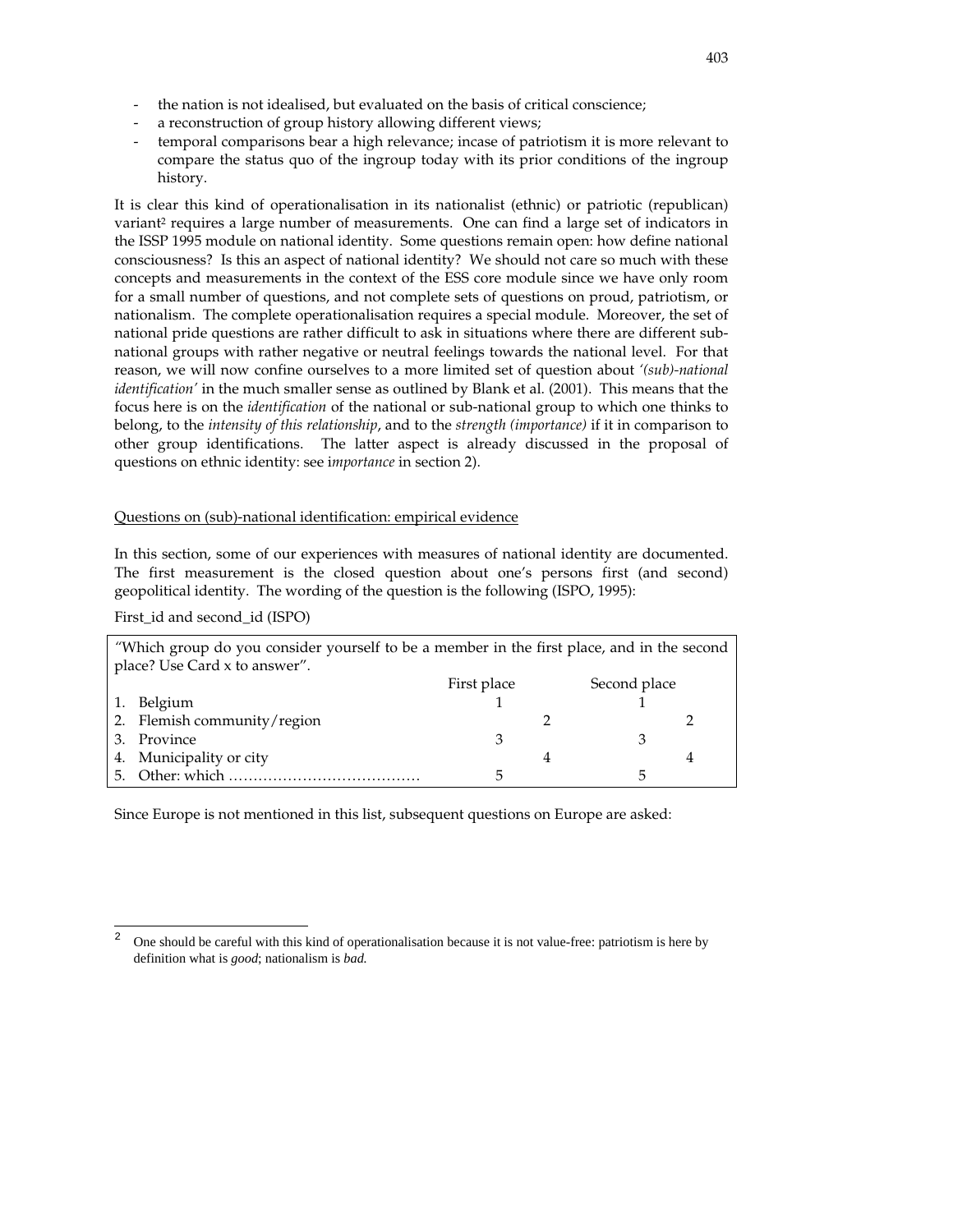#### **Europe**

|                                    | "Do you fee that you are not only a Belgian, but a European citizen as well? Does this |                                                |       |         |        |         |  |
|------------------------------------|----------------------------------------------------------------------------------------|------------------------------------------------|-------|---------|--------|---------|--|
| happen never, sometimes or often?" |                                                                                        |                                                |       |         |        |         |  |
|                                    | 1. Never                                                                               | (43.1% Flemish, 32.0% Walloon, 18.0% Brussels) |       |         |        |         |  |
|                                    | 2. Sometimes                                                                           | $(39.2\%$                                      |       | 46.2%   |        | 42.8%   |  |
|                                    | 3. Often                                                                               | $(14.4\%$                                      | 19.9% |         | 37.3%) |         |  |
|                                    | (Do not know)                                                                          | $(3.3\%$                                       |       | $1.0\%$ |        | $1.9\%$ |  |

In the 1999 EVS questionnaire, Europe is included in the first and second identity questions (Halman, 2001: 223-224).

#### First\_id and second\_id (EVS*)*

| Show card X. "Which of these geographic groups you say you belong to first of all? And the |       |             |       |
|--------------------------------------------------------------------------------------------|-------|-------------|-------|
| next? And which do you belong the least of all?"                                           |       |             |       |
|                                                                                            | First | <b>Next</b> | Least |
| A. Locality or town where you live                                                         |       |             |       |
| B. Region or county where you live                                                         |       |             |       |
|                                                                                            |       |             |       |
| C. Your country as a whole                                                                 |       |             |       |
| D. Europe                                                                                  | 4     |             |       |
| E. The world as a whole                                                                    | 5     | 5           | 5     |
| (Do not know)                                                                              |       |             |       |
|                                                                                            |       |             |       |

In the EVS wording, there is presumably a strong accent on "geographical" unit, but more important, a primacy effect is striking. The percentages of respondents choosing "locality or town" (first category) at first place is the highest and varies between 32.1% (Belgium) and 66% Belarus). One should observe that in Belgium, in the second category "Flemish, Walloon, Brussels" was between brackets at the response card, and in the third category "Belgium" (27.0%) was offered (20.3%). We can compare this with ISPO 1999 (same wording as in 1995). In Flanders, 56.2% of the respondents choose "Belgium" (on top of list) at first place, 27.5% choose the Flemish community and only 13.4% choose the commune or city (bottom position of card). The differences with EVS are striking: 22.4% Belgium (-34 points), 23.6% Flanders (-4 points) and 39.3% local community or town (+26 points).

In next Table, the response distributions on the first\_id questions asked in different orders (but also in different time periods) are compared. It is evident that this question cannot be used without randomisation of the response categories. The effect of question order on the category on top of the list is at least 10 percent points. Randomisation is a solution if one wants univariate estimations for the population of the responses on that questions, but it is useless if we want to use it in the construction of a national identity variable.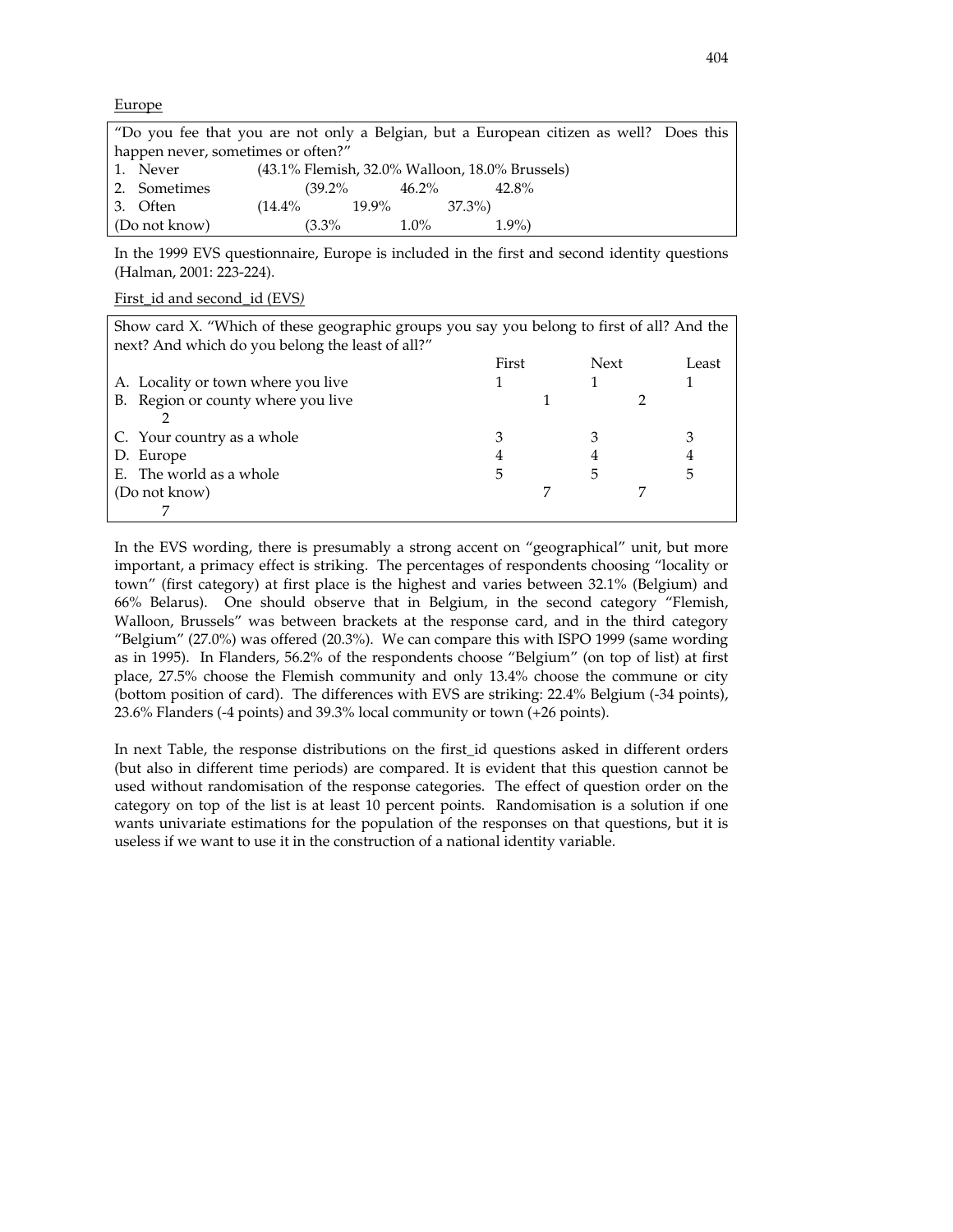| Response categories | 1991       | 1995       | 1999       | Survey on         | Survey on         |
|---------------------|------------|------------|------------|-------------------|-------------------|
|                     | Election   | Election   | Election   | political         | political         |
|                     | survey     | survey     | survey     | knowledge<br>1995 | knowledge<br>1996 |
|                     |            |            |            |                   |                   |
| Flemish             | 39.6(2)    | 24.4 (2)   | 24.7(2)    | 22.4(3)           | 23.1(3)           |
| community/Region    | 42.1(6)    | 50.9 $(1)$ | 51.6 $(1)$ | 35.8(4)           | 36.2(4)           |
| Belgium             | 3.0(3)     | 3.3(3)     | 3.1(3)     | 2.7(2)            | 3.9(2)            |
| Province            | 13.0(4)    | 16.9(4)    | 17.1(4)    | 31.6 $(1)$        | 29.2(1)           |
| Community/city      |            |            |            | 5.7(5)            | 5.9(5)            |
| Europe              |            |            |            |                   |                   |
| other               | $1.6(5)$ . | 1.9(5)     | 2.6(5)     | 1.9(6)            | 1.8(6)            |
|                     |            |            |            |                   |                   |
| N                   | 2.449      | 2,099      | 2,179      | 710               | 987               |

**Exhibit 2.3**. Response on the question about group identity in four national surveys in Flanders (percentages)\*

\* The order of the questions is between brackets

An alternative for the first\_id question, also mentioned in the paper of J. Linz, is the *exclusive identification question*.

Exclusive national identification (ISPO 1995 and 1999)

| "Which of the following statements apply most to you? You can use Card X to answer" |                            |  |  |  |
|-------------------------------------------------------------------------------------|----------------------------|--|--|--|
|                                                                                     | $\frac{9}{6}$ in Flanders) |  |  |  |
| 1. I consider myself only as a Flemish                                              | $(3.5\%)$                  |  |  |  |
| 2. I feel more Flemish than Belgian                                                 | $(22.8\%)$                 |  |  |  |
| 3. I feel as much Flemish as Belgian                                                | $(44.6\%)$                 |  |  |  |
| 4. I feel more Belgian than Flemish                                                 | $(17.0\%)$                 |  |  |  |
| 5. I consider myself only as a Belgian                                              | $(10.6\%)$                 |  |  |  |

This way of questioning reveals a number of respondents with more or less exclusive identities, however, the number of respondents in the middle of the scale is high. This may be partly due to a response effect, however, according to other ways of questioning, the mix of sub-national and national feelings seems the common position (see further). It is clear that the categories of these questions are country specific.

There are certainly other ways of asking the question about identification with a nation or sub-nation. In the *British Social Attitudes questionnaires*, (BSA) a multiple response question is used. Since the respondent can choose more then one answer, the order effect (primacy in face-to-face en response card) is likely to disappear. However, if more than one response is chosen, it is necessary to order the responses afterwards (but equal ordering should be possible), or to force the respondent to choose one group in a subsequent question. The BSA questions are the following: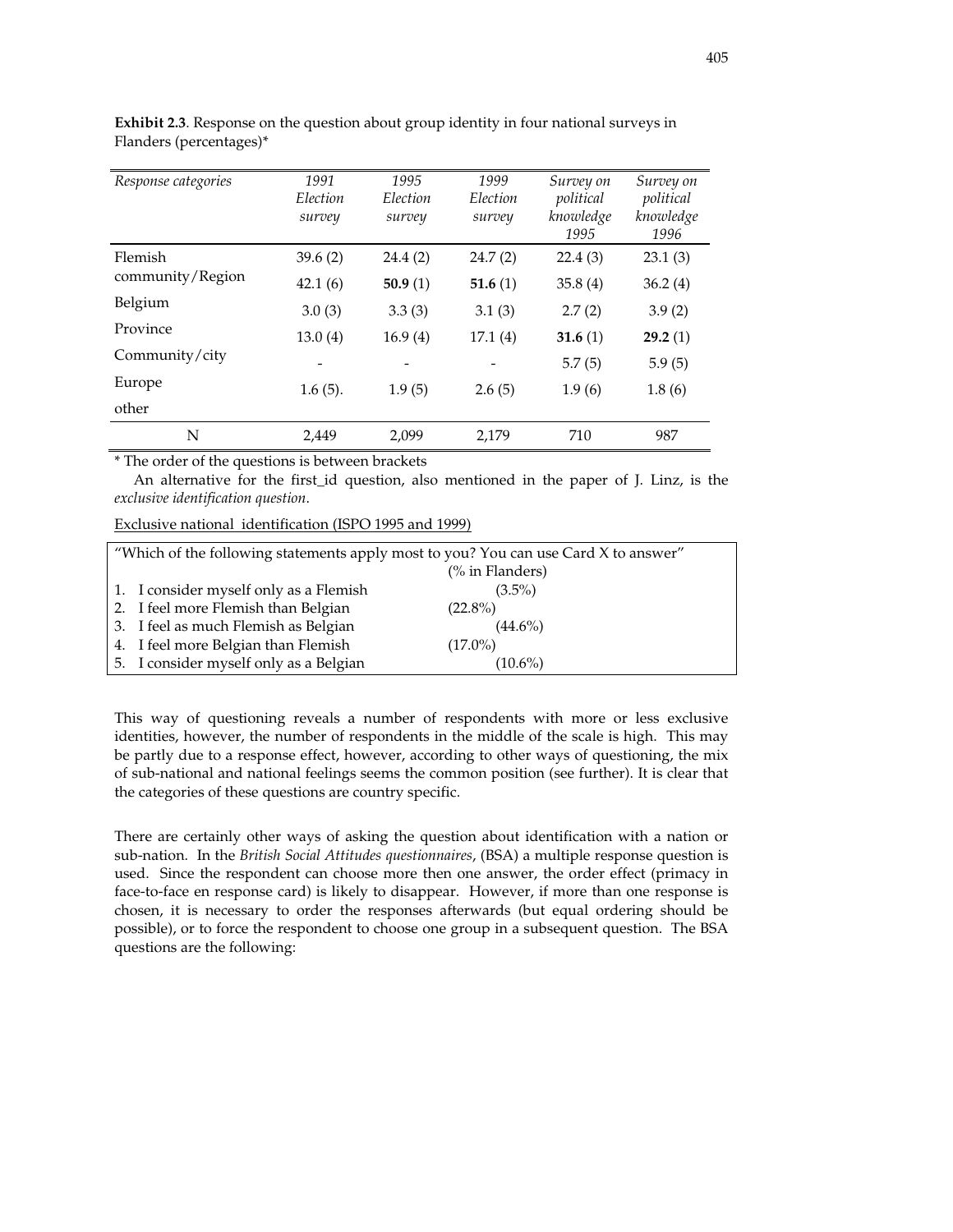| Q475. "Please say which, if any, of the words on this card describes the way you think of |
|-------------------------------------------------------------------------------------------|
| yourself" (please choose as many or few as apply) (probe: any other?) (multicoded)        |
| British<br>$1_{-}$                                                                        |
| English<br>2.                                                                             |
| European<br>3.                                                                            |
| Irish<br>4.                                                                               |
| 5. Northern Irish                                                                         |
| 6. Scottish                                                                               |
| 7. Welsh                                                                                  |
| 8.                                                                                        |
| 9. None                                                                                   |
| If more than one answer                                                                   |
| Q477. "And if you had to choose, which one best describes the way you think of yourself?" |
| (choose one)                                                                              |
| 10. British                                                                               |
| 11. English                                                                               |
| 12. European                                                                              |
| 13. Irish                                                                                 |
| 14. Northern Irish                                                                        |
| 15. Scottish                                                                              |
| 16. Welsh                                                                                 |
|                                                                                           |
| None                                                                                      |

Another way of avoiding the order effect in the first\_id question is asking about the *frequency* and *intensity* of feelings of each (sub)-national group. In ISPO 1995 these questions are asked for the national group and a sub-national group; depending on the geographical (and political) are in which the respondent lives. This is rather easy when the sub-national groups are living in delimited geographical areas or when the number of sub-nationalities is well institutionalised and limited.

Frequency and intensity questions

|                                             | "Some people consider themselves Flemings (= subnation) while other people do not. How     |  |
|---------------------------------------------|--------------------------------------------------------------------------------------------|--|
| frequently do you feel yourself a Flemish?" |                                                                                            |  |
| 1. Never                                    | $(5.8\%)$                                                                                  |  |
| 2. Seldom                                   | $(13.4\%)$                                                                                 |  |
| 3. Sometimes                                | $(32.5\%)$                                                                                 |  |
| Often<br>4.                                 | (25%)                                                                                      |  |
| 5. almost always                            | $(22.4\%)$                                                                                 |  |
| (do not know)                               | $(0.9\%)$                                                                                  |  |
|                                             |                                                                                            |  |
|                                             |                                                                                            |  |
|                                             |                                                                                            |  |
|                                             | "Some people consider themselves Belgian (= <i>nation</i> ) while other people do not. How |  |
| frequently do you feel yourself a Belgian?" |                                                                                            |  |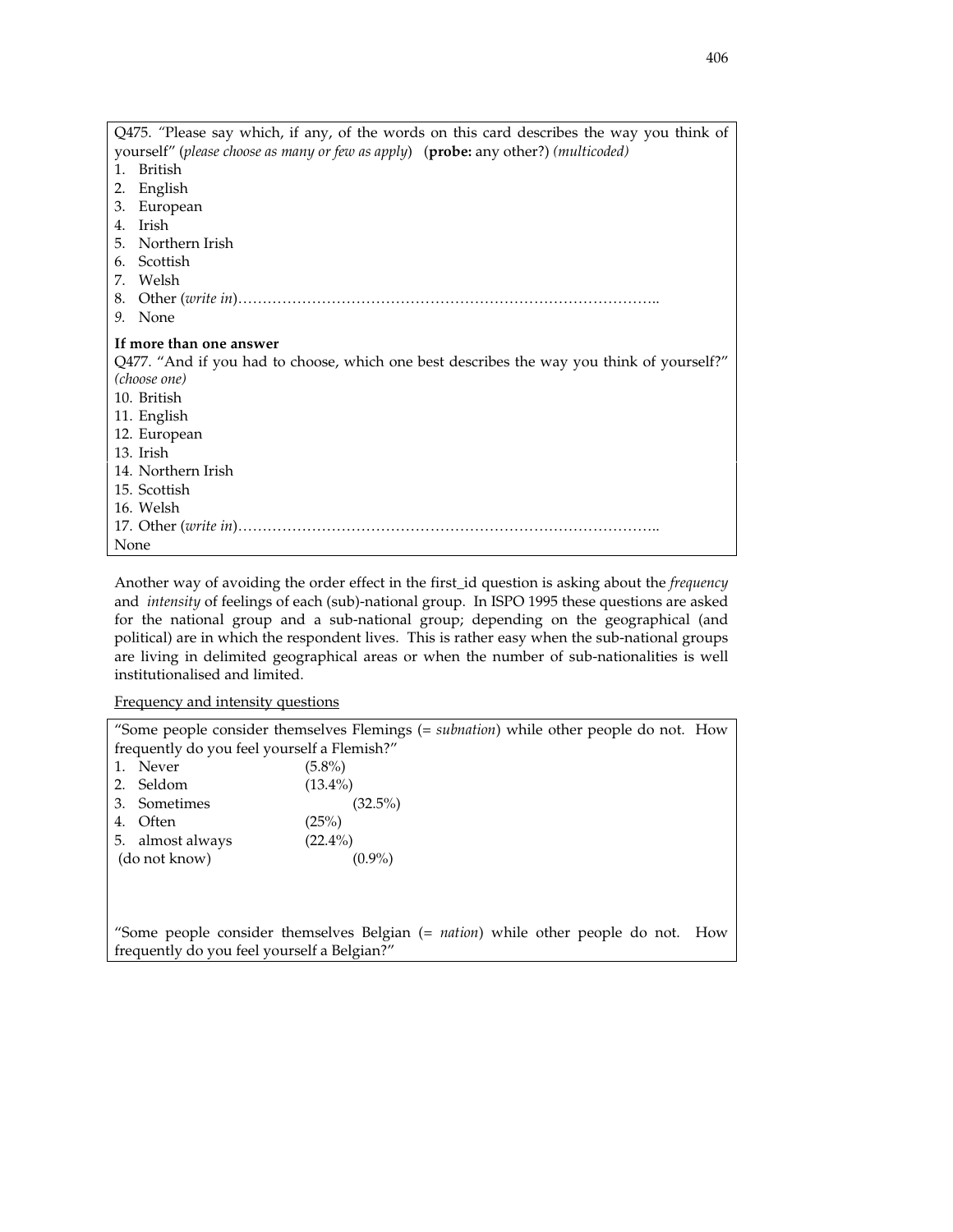| 6. Never          | $(2.5\%)$  |
|-------------------|------------|
| 7. Seldom         | $(11.6\%)$ |
| 8. Sometimes      | $(33.7\%)$ |
| 9. Often          | $(25.5\%)$ |
| 10. almost always | $(26.2\%)$ |
| (do not know)     | (0.5)      |

In EVS 1999, frequency, intensity and value questions are asked for the different geo-political levels (Billiet et al., 2000). We have already indicated that there is a large difference between the scores given to each o the levels by these questions, compared with the very few choices of geo-political entities in an open question.

Frequency of feeling as…

| "How often do you feel?" (Card $nr X$ ) |       |        |       |       |       |        |  |    |
|-----------------------------------------|-------|--------|-------|-------|-------|--------|--|----|
|                                         | Never | Seldon | Some- | often | Very  | always |  | DK |
|                                         |       |        | times |       | often |        |  |    |
| Belgian                                 |       |        |       |       | 5     |        |  |    |
| Flemish                                 |       |        |       |       |       |        |  |    |
| European                                |       |        |       |       |       |        |  |    |
| Citizen of Y                            |       |        |       |       |       |        |  |    |
| X)                                      |       |        |       |       |       |        |  |    |

Y = locality or town of respondent

 $X =$  group mentioned in an open question about most significant group

Intensity of feelings

|              |      | "If you feel is this feeling weak, moderate or strong?" (Card nr Y) |        |  |
|--------------|------|---------------------------------------------------------------------|--------|--|
|              | Weak | Moderate                                                            | Strong |  |
| Belgian      |      |                                                                     |        |  |
| Flemish      |      |                                                                     |        |  |
| European     |      |                                                                     |        |  |
| Citizen of Y |      |                                                                     |        |  |
|              |      |                                                                     |        |  |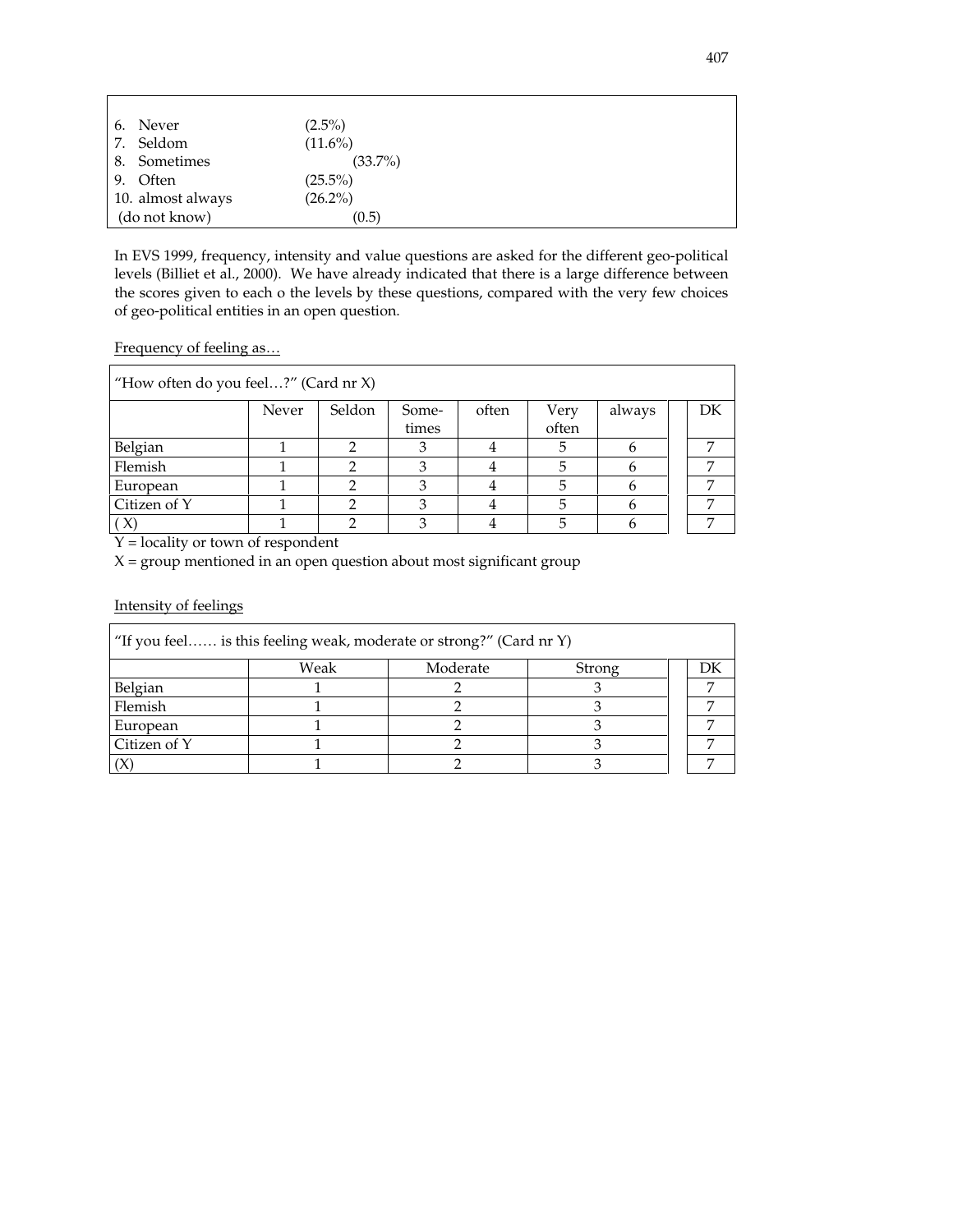# Value of feelings

| "How valuable is for you feeling $a$ ?" (Card nr Z) |            |     |         |          |          |    |
|-----------------------------------------------------|------------|-----|---------|----------|----------|----|
|                                                     | Absolutely | not | neutral | valuable | Very     | DК |
|                                                     | not        |     |         |          | valuable |    |
| Belgian                                             |            |     |         |          |          |    |
| Flemish                                             |            |     |         |          |          |    |
| European                                            |            |     |         |          |          |    |
| Citizen of Y                                        |            |     |         |          |          |    |
|                                                     |            |     |         |          |          |    |

What are the experiences with these questions in Flanders and Wallonia. First, it is impossible to fit a model with only five content factors. Only with three additional method factors (6, 3 and 5 point scales), one can obtain a nice measurement model. This is qua structure comparable with the modeling of an acquiescence factor (Billiet & McClendon, 2000), however, the loadings on the method factors are rather high and not all equal. Second, the correlations between the latent variables (nation, sub-nation, Europe, Citizen, most significant, are all rather strong and positive. This is an indication of the complementarity of the levels. With this method, it is very hard to detect those with rather exclusive feelings towards one level and negative feelings towards another level, although there exists a small group of such respondents in Flanders (about 10% according to other measures).

We can conclude this empirical section with a more general observation about all these measures of (sub)-national identity. Each of these questions are easy to include in a questionnaire if there are several sub-national groups each living in clearly delimited geographical region, or if there are only a few sub-national groups. It if rather difficult to use these questions if none of these conditions is met if none of these conditions is met, because then longer lists of groups must be included and offered to all respondents.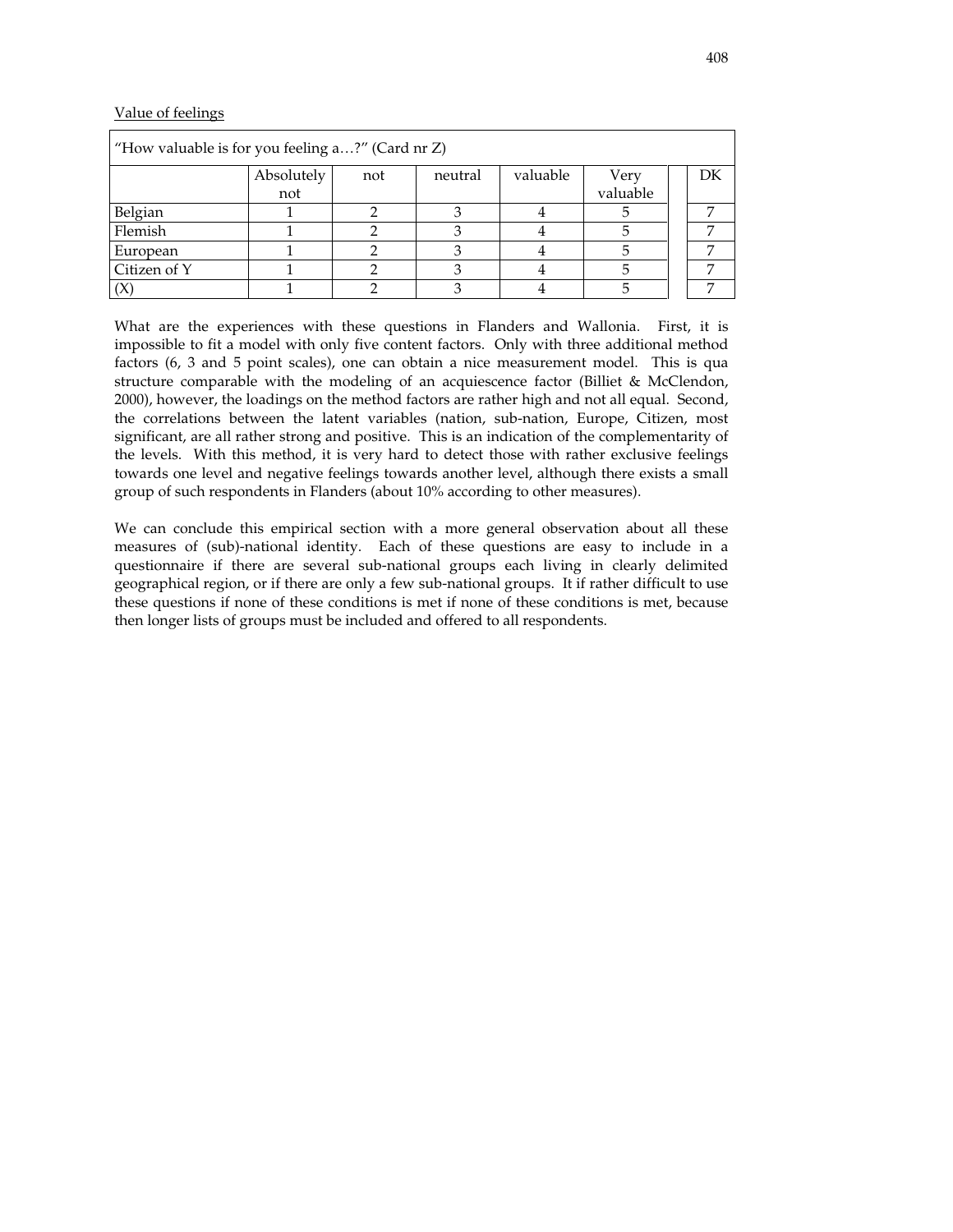#### *10.1.4 Proposal for (sub)-national identity questions in ESS core*

We are working in the hypothesis that only a few questions on (sub)-national identity are asked. In that case we propose only to ask questions about the (sub)-national identification. These are general questions about the closeness to a (sub)-national or geo-political reality. Europe should be included. We propose a question that is free of order effects, and some kind of ordering should be possible.

Language (see previous section)

Citizenship (see previous section)

Following the question of citizenship, it is possible to ask a general question about national pride:

#### General pride *(proposal of Linz)*

**QN1.** "How proud are you to be [nationality = previous response on citizenship]

- 1. Very proud
- 2. Quite proud
- 3. Not very proud
- 4. Not at all proud
- (D.K.)

(Sub)-national identification: country specific wording of the BSA questions (BSA, 1997: 272- 273: Q475 and Q477)

The preceding question does not contain the possibility of an identification with the local community or with the world as a whole. Therefore we propose to ask also the EVS question:

| QN2. Show card X. "Which of these geographic groups you say you belong to first of all? |       |             |       |
|-----------------------------------------------------------------------------------------|-------|-------------|-------|
| And the next? And which do you belong the least of all?"                                |       |             |       |
|                                                                                         | First | <b>Next</b> | Least |
| A. Locality or town where you live                                                      |       |             |       |
| B. Region or county where you live                                                      |       |             |       |
|                                                                                         |       |             |       |
| C. Your country as a whole                                                              |       |             |       |
| D. Europe                                                                               | 4     |             |       |
| E. The world as a whole                                                                 | 5     | 5           | 5     |
| (Do not know)                                                                           |       |             |       |
|                                                                                         |       |             |       |

*Alternative: the closeness question of ISSP 1995.* 

| QN2b. "How close do you feel to" (please tick one box on each line) |  |                                                  |             |
|---------------------------------------------------------------------|--|--------------------------------------------------|-------------|
|                                                                     |  | very close close not very close not close at all | can' choose |
| A. your neighbourhood 1                                             |  |                                                  |             |
| B. your town or city 1                                              |  |                                                  |             |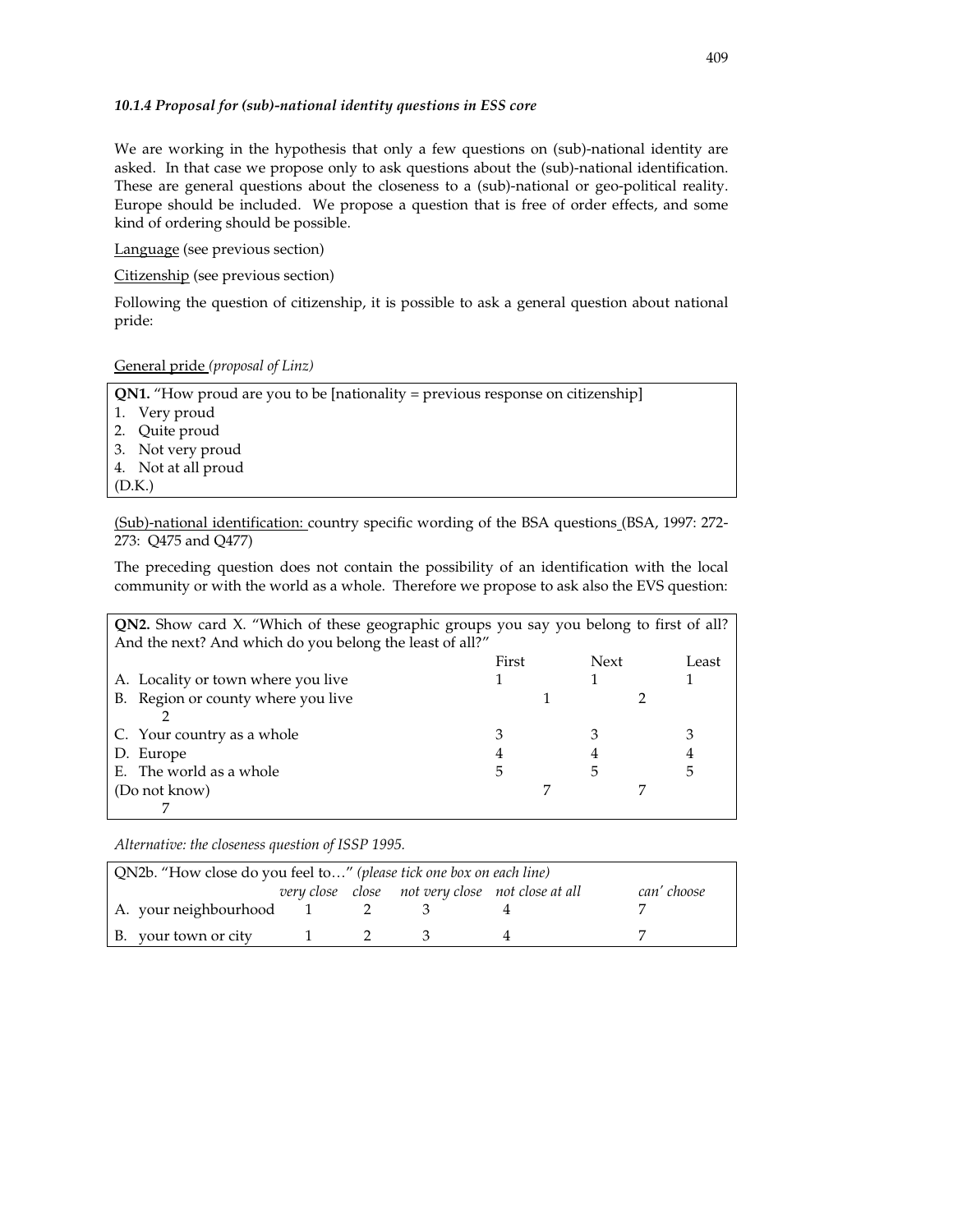| C. your [county] |  |  |  |
|------------------|--|--|--|
| D. X [country]   |  |  |  |
| E. Europe        |  |  |  |

# **Optional**

Patriotism, chauvinism, nationalism

The set of national pride items of ISSP 1995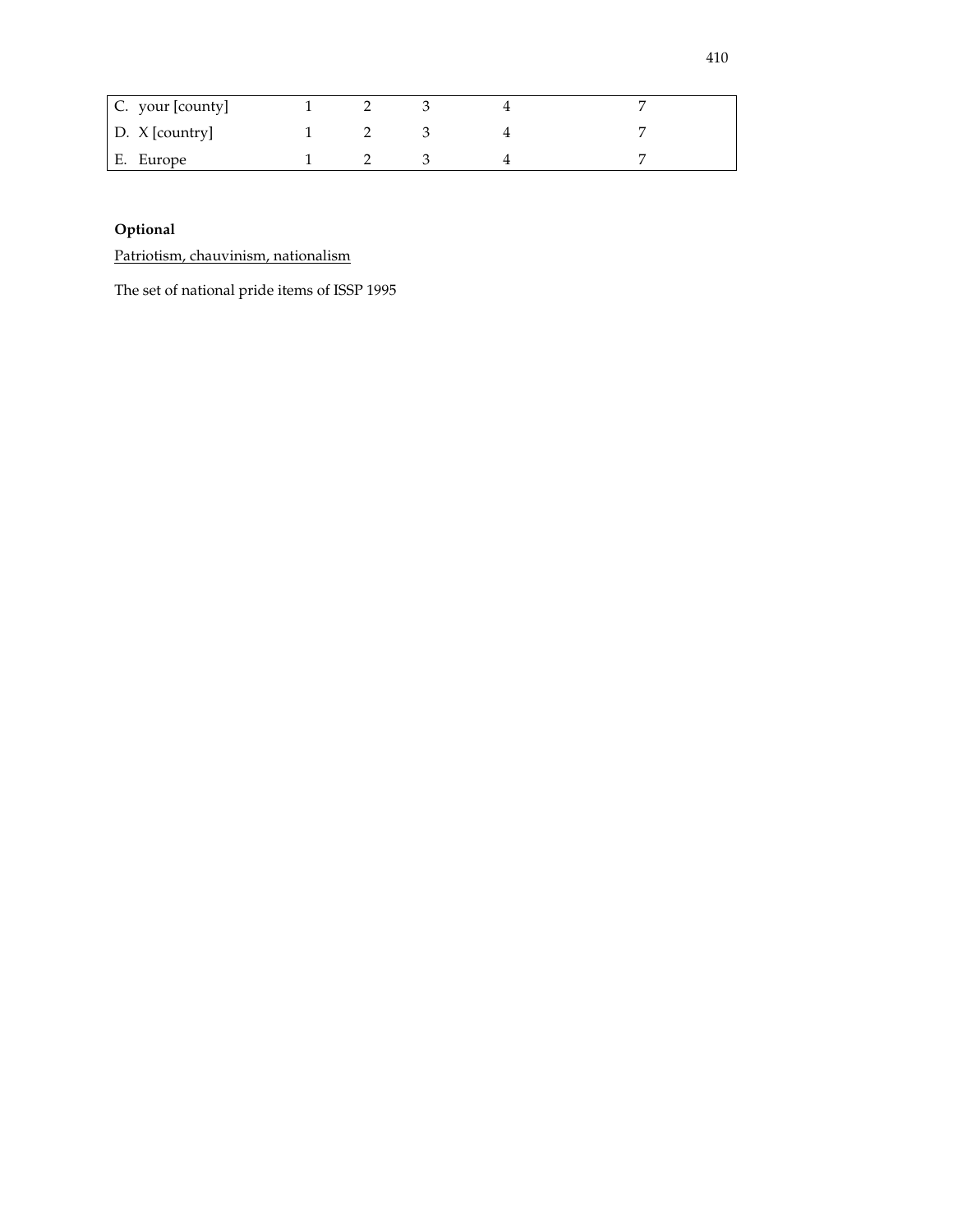#### **References: (sub)-national and ethnic identity**

ANDERSON, B. (1983), *Imagined communities*. Londn: Verso.

- BLANK, TH;, P. SCHMIDT & B. WESTLE (2001), *"Patriotims" A contradiction, a possibility or an empirical reality?* Paper prepared for presentation ot the ECPR Joint Sessions of Workshops. ECPR Workshop 26. National Identity in Europa, 6-11 April, Grenoble. 32 pp.
- BILLIET, J. & J. MCKEE MCCLENDON (2000), "Modeling acquiescence in maesurement models for two balanced sets of items". *Structural Equation Modeling. An Interdisciplinary Journal*, Vol. 7 (4), pp. 608-629.
- BILLIET, J., DOUTRELEPONT, R. & VANDEKEERE, M. (2000), "Types van sociale identiteiten inBelgië: convergenties en divergenties". Pp. 17-53 in: DOBBELAERE, K. , ELCHARDUS, M. KERKHOFS, J. VOYÉ, L. & BAWIN-LEGROS, B. (Eds.), *Verloren zekerheid. De Belgen en hun waarden, overtuigingen en houdingen*. Tielt: Lannoo.
- BILLIG, M. (1995) *Banal Nationalism*, London: Sage.
- BLUMER, H. (1969), *Symbolic interactionism: Perspectives and method*. Princeton, N.J.: Prentice Hall.
- de FIGUEIREDO, RUI J.P. & ELKINS, Z. (2001), *Are Patriots Bigots? An Inquiry into the Vices of In-group Prid*e. Paper presented at an International Workshop on Ethnic Prejudice, Trento, 19-20 Oct. 2001, pp. 29.
- DE WINTER, L., A. FROGNIER & J. BILLIET (1998), "Y a-t-il encore des Belges? Vingt ans d'enquêtes sur les identités politiques territoriales. Pp. 123-136 in: M. Martiniello & M. Swyngedouw (Eds*.), Où va la Belgique. Les soubresauts d'une petite démocratique européenne.* Paris: L'Harmattan
- ERIKSON, E. (1959), "Identity and the life cycle: Selected papers by Erik H. Erikson". *Psychological Issues, 1*. New York: International Universities Press.
- ERIKSON, R & J. O. JONSSON (1999), *How to ascertain the socio-structural position of the individual in society. Suggestions for the core ESS questions.* 25 pp + Annex (2 pp.)
- GERGEN, K.J. (1985), The social constructionist movement in modern psychology". *American Psychologist,* Vol. 40: 266-275.
- FENNEMA, M. AND TILLIE, J. (1994) *The extreme Right as perverse Cargo Cult. Ethnic Nationalism, Social Efficacy and the Extreme right in the Netherlands.* Paper prepared for the workshop 'electoral research', Politicologenetmaal: Soesterberg, 26/27-5-1994
- HAAS, E. (1986), "What is Nationalism and Why Should We Study it?" *International Organization*, vol. 40: 704-744.
- HIRSCHMAN, CH., R. ALBA & R. FARLEY (2000), "The meaning and measurement of race in the U.S. census: glimpses into the future". *Demography*, Vol. 37 (3), pp. 381-391.
- ISPO (1998), *1995 General Election Study Belgium. Codebook and Questionna*ire. Leuven/Louvain La Neuve: ISPO/PIOP.

ISSP (sd), *National Identity. ISSP 1995 Codebook*. ZA Study 2880.

JOWELL, R., J. CURTICE, A. PARK, L. BROOK, K. THOMSON & C. BRYSON (1997), *British Social Attitudes. The 14th Report.* London: Ashgate.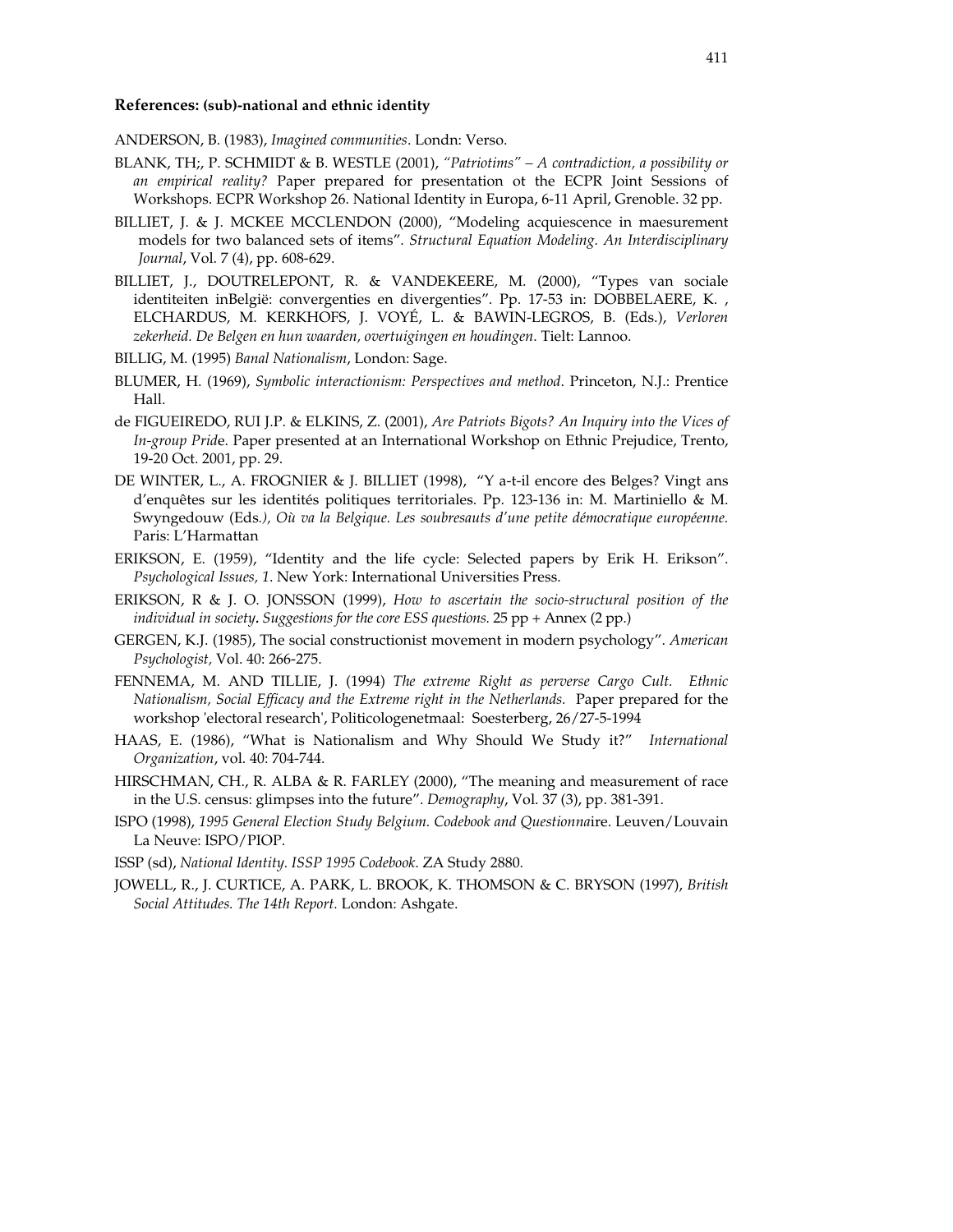- KESSLER, TH., A. MUMMENDEY & U-K, LEISSE (2000), "The Personal-Group Discrepancy: Is There a Common Information Basis for Personal and Group Judgement?" *Journal of Personality and Social Psychology,* Vol. 79 (1), 95-109.
- LEETS, L., G. HOWARD & T. CLEMENT (1986), "Explicating Ethnicity in Theory and Communication Research". *Multilinqua*, Vol. 15 (2): 115-147.
- LEETS, L., R. CLÈMENT & H. GILES (s.d.), *The ethnicity quandary: conceptual and measurement issues*. Unpublished paper.
- LINZ, J.J. (s.d.), *The Question of Identity. Suggestions for the Core European Social Survey*. Yale university: Unpublished paper, 15 pp.
- KOSTERMAN, R. & F. FESBACH (1989), "Towards a Measure of Patriotic and Nationalistic Attitudes". *Political Psychology*, Vol. 10: 257-247.
- MADDENS, B. (1989), Een vaderland om te beminnen? Het nationale bewustzijn van laatstejaarsscholieren, *Res Publica*, 31, p. 49-73.
- MADDENS, B., R. BEERTEN & J. BILLIET (1998), "The National Consciousness of the Flemings *and the Walloons. An Empirical Investigation". Pp. 199- 208 in: K. Deprez & L. Vos (Eds.), Nationalism in Belgium. Shifting Identities, 1750-1995.* London: McMillan Press Ldt.
- MADDENS, B., J. BILLIET & R. BEERTEN (2000), "National Identity and the attitude towards foreigners in multi-national states: the case of Belgium", *Journal of Ethnic and Migration Studies.* Vol. 26 (1), 45-60.
- MELICH, A. (1986), The Nature of Regional and National Identity in Catalonia. Problems of Measuring Multiple Identities, *European Journal of Political Research,* 14, p. 149-169.
- MOSCOVICI, S. (1984), The Phenomenon of Social Representations, in: R.M. Farr and S. Moscovici (eds.), *Social Representations*. Cambridge, Cambridge University Press, pp. 3-69. MUELDERS, M. ( )
- ROSS, J.A. (1979), "Language and the mobilization of ethnic identity". Pp. 1-5 in H. Giles & B. Saint-Jacques (Eds*.), Language and ethnic relations*. Oxford: Pergamon.

 (2001), *National Pride in Cross-National Perspective.* Chicago: NORC/University of Chicago (paper on web: http://www.issp.org/paper.htm)

- TAJFEL, H. (Ed.) ( 1978), *Differentiation between social groups*. London: Academic Press.
- TAJFEL, H., & TURNER, I. (1979), ""An integrative theory of intergroup conflict". Pp. 33-47 In W.G. Austin & S. Worchel (Eds.), *The social psychology of intergroup relations*. Monterey, CA: Books.Cole.
- TAJFEL, H. (1982), *Social Identity and Intergroup Relations*. New York: Cambridge Univesity Press.
- THERNSTROM, S. (Ed.) (1980), *Harvard Encyc1opedia of American ethnic Groups*. Cambridge: The Belknap Press at Harvard University Press.
- THOMPSON, R. (1989), *Theories of ethnicity: A critical appraisal*. New Vork: Greenwood Press.
- Turner, J.C., & Giles, H. (Eds). (1981). *Intergroup behavior*. Chicago: University of Chicago.
- Westle, B. (1999), *Kollective Identität im vereinten Deutschland Nation und Demokratie in der Wahrnemung der Deutschen*. Opladen: leske & Budrich.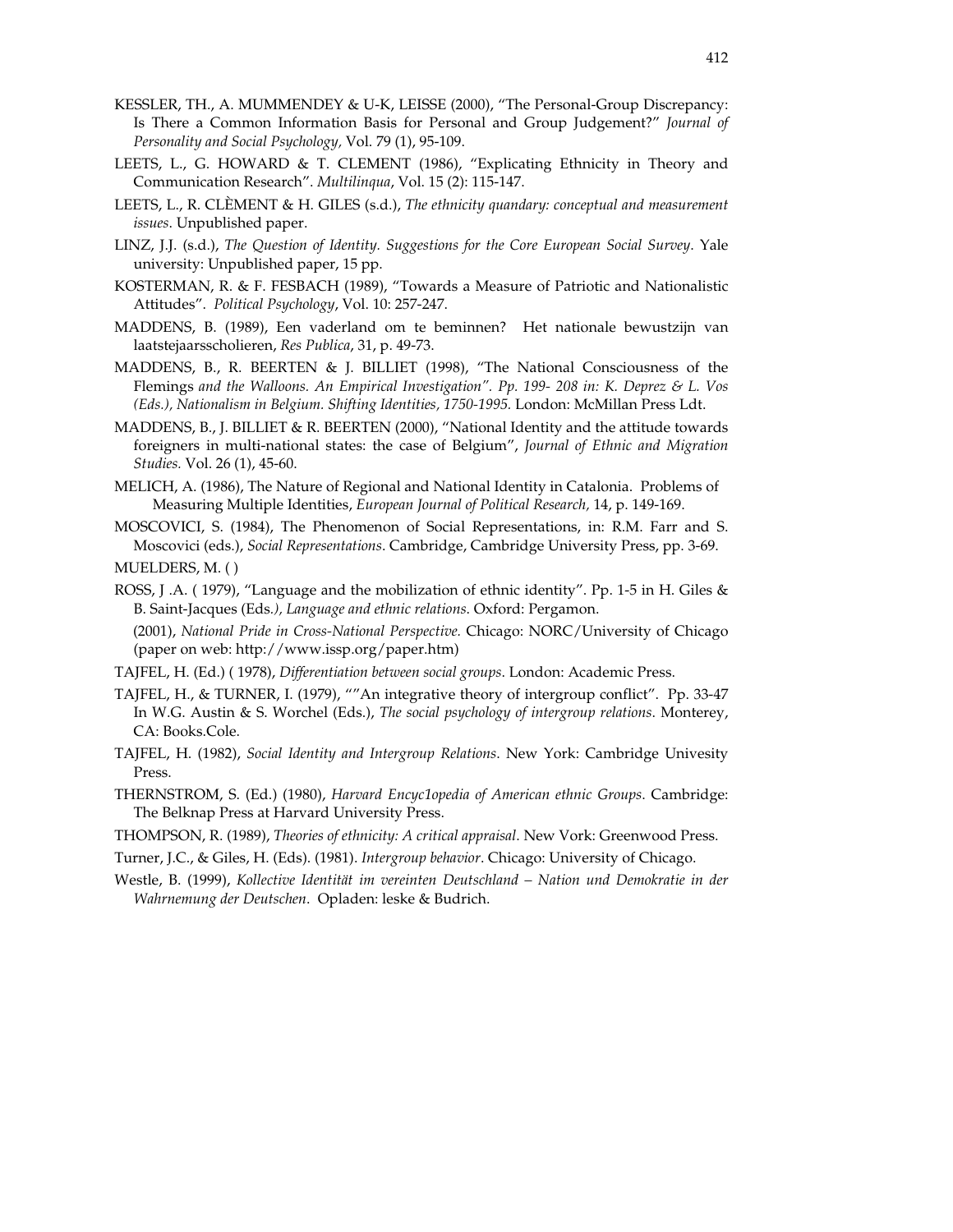# **10.2 Comments of the CCT**

The following questions have been suggested for ethnic identity and national identity:

| <b>QE1.</b> "Are you or any of your parents an immigrant to [country]? |     |     |  |  |
|------------------------------------------------------------------------|-----|-----|--|--|
|                                                                        | YFS | NO. |  |  |
| RESP: HIM/HERSELF IS AN IMMIGRANT                                      |     |     |  |  |
| RESP: FATHER IS AN IMMIGRANT                                           |     |     |  |  |
| RESP: MOTHER IS AN IMMIGRANT                                           |     |     |  |  |

The CCT comments: A problem with this question and other objective criteria is that there are always groups whose status as immigrants is ambiguous  $-\sqrt{2}$  example white immigrants from Indonesia who have returned to their country after independence.

An alternative introduced by the CCT was the following set of two questions:

| Would you describe yourself as being a member of a<br>minority group that is discriminated against in this |                |              |                |                   |
|------------------------------------------------------------------------------------------------------------|----------------|--------------|----------------|-------------------|
| country?                                                                                                   |                | Yes          | $\mathcal{I}$  | <b>ASK H2 563</b> |
|                                                                                                            |                | No           | $\overline{2}$ |                   |
|                                                                                                            |                | (Don't know) | 8              |                   |
| H2 On what grounds is your minority group discriminated<br>against? PROMPT 'What other grounds?'           |                |              |                |                   |
| CODE ALL THAT APPLY                                                                                        |                |              |                |                   |
|                                                                                                            | Colour or race | 01           |                | 564-573           |
|                                                                                                            | Nationality    | 02           |                |                   |
|                                                                                                            | Religion       | 03           |                |                   |
|                                                                                                            | Language       | 04           |                |                   |
|                                                                                                            | Age            | 05           |                |                   |
|                                                                                                            | Gender         | 06           |                |                   |
|                                                                                                            | Sexuality      | 07           |                |                   |
|                                                                                                            | Disability     | 08           |                |                   |
| Other (WRITE IN)                                                                                           |                |              | 09             |                   |
|                                                                                                            | (Don't know)   | 88           |                |                   |

413

Formatted: Bullets and Numbering

> Deleted: ich are seen as immigrants which are not seen as seen and do not think of themselves as immigrants.

Deleted: F Deleted: ich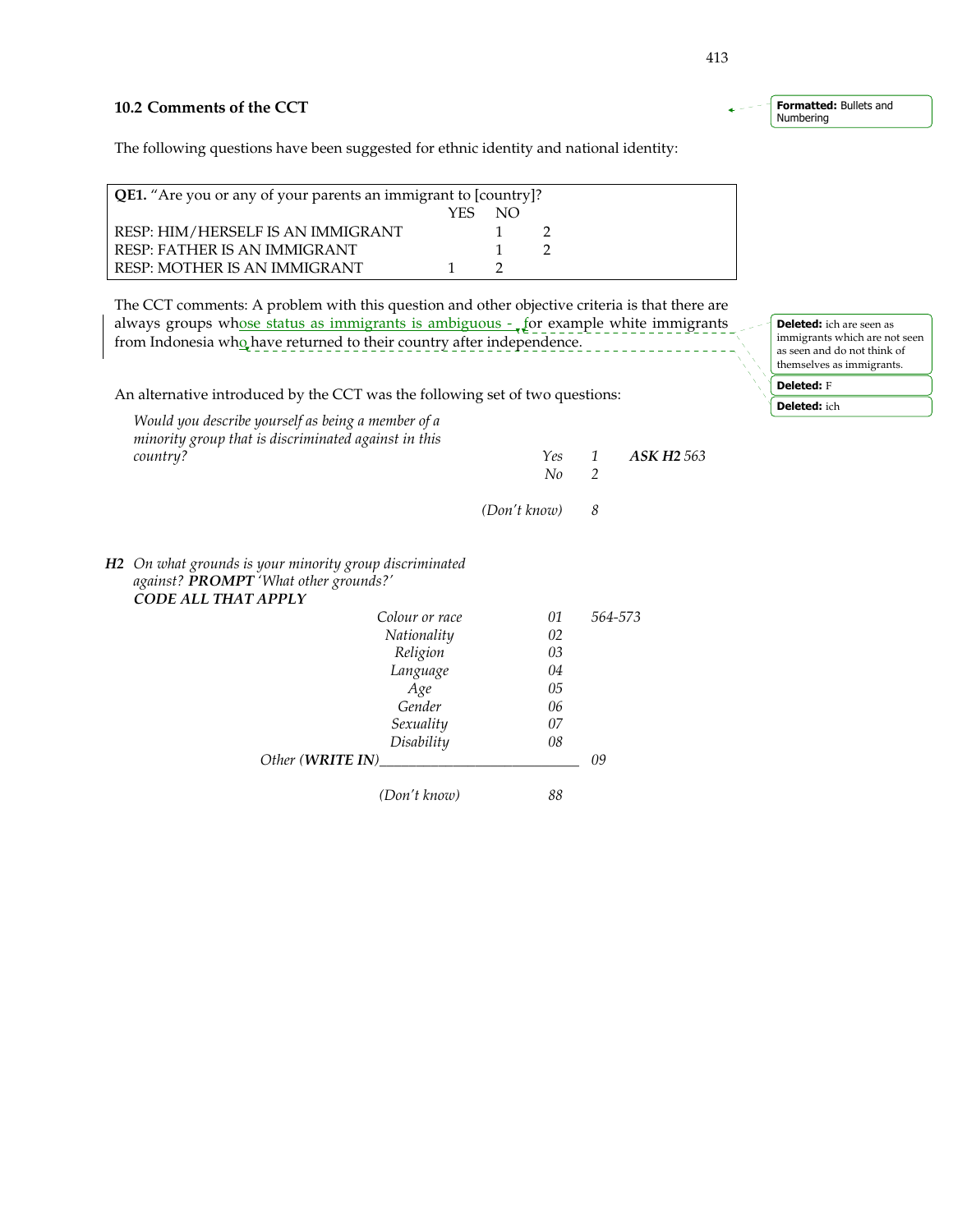Ethnic identification

| <b>QE2.</b> Do you consider yourself as belonging to an ethnic group? (YES/NO) |
|--------------------------------------------------------------------------------|
| YES.                                                                           |
| 2 $NO \rightarrow OE3$                                                         |
| <b>QE3</b> . Which group? $\Box$                                               |

*Alternative***:** *the ISSP strategy: ask the National Co-ordinators to list the relevant ethnic groups in the country and ask a closed question (for an example see: British Social Attitudes, 14th report, 1997: 273)*

QE2b. "To which of these groups do you consider yourself to belong?" *(Country specific list*)

The one step procedure seems to be better than each of the two questions of the two steps procedure as can be seen from the quality predictions with SQP.

|                  | item reliability | validity |     | method effect total quality |  |
|------------------|------------------|----------|-----|-----------------------------|--|
| E <sub>2</sub>   | .54              | .70      | .30 | .38                         |  |
| E3               | .49              | .73      | .27 | .36                         |  |
| E <sub>2</sub> b | .66              | .65      | .37 | 42                          |  |

On the basis of these results there is an argument to prefer the second procedure using only one question above the procedure using two steps. However, on further analysis, it became clear that the task of drawing up exhaustive country-specific lists and devising a generic code frame into which these could be post-coded would have proved too difficult in the context of the ESS. It was felt that the primary use of ethnicity as a variable in this context would be in order to analyse on the basis of majority versus minority groups. A pragmatic approach was therefore selected, which asked respondents' subjective assessments of whether they belong to a minority ethnic group or not, along with an additional question on whether respondents feel discriminated against for any reason (see final list of questions).

**Closeness** 

| QE4. "How would you describe your feelings towards this group?" |                        |  |  |
|-----------------------------------------------------------------|------------------------|--|--|
| 1.                                                              | very close             |  |  |
|                                                                 | close                  |  |  |
| 3.                                                              | not very close         |  |  |
| 4.                                                              | not close at all       |  |  |
|                                                                 | I have no idea on that |  |  |

reliability = .74 validity = .81 method effect .19 total quality = .60 Technically there is no problem with this question but it is advisable to avoid the combination of very close and not very close with close in between. Formatted: Bullets and Numbering

Other questions suggested by Jaak Billiet were omitted both because of lack of space and because the immigration module at Round 1 would duplicate efforts at this stage. Deleted: had to be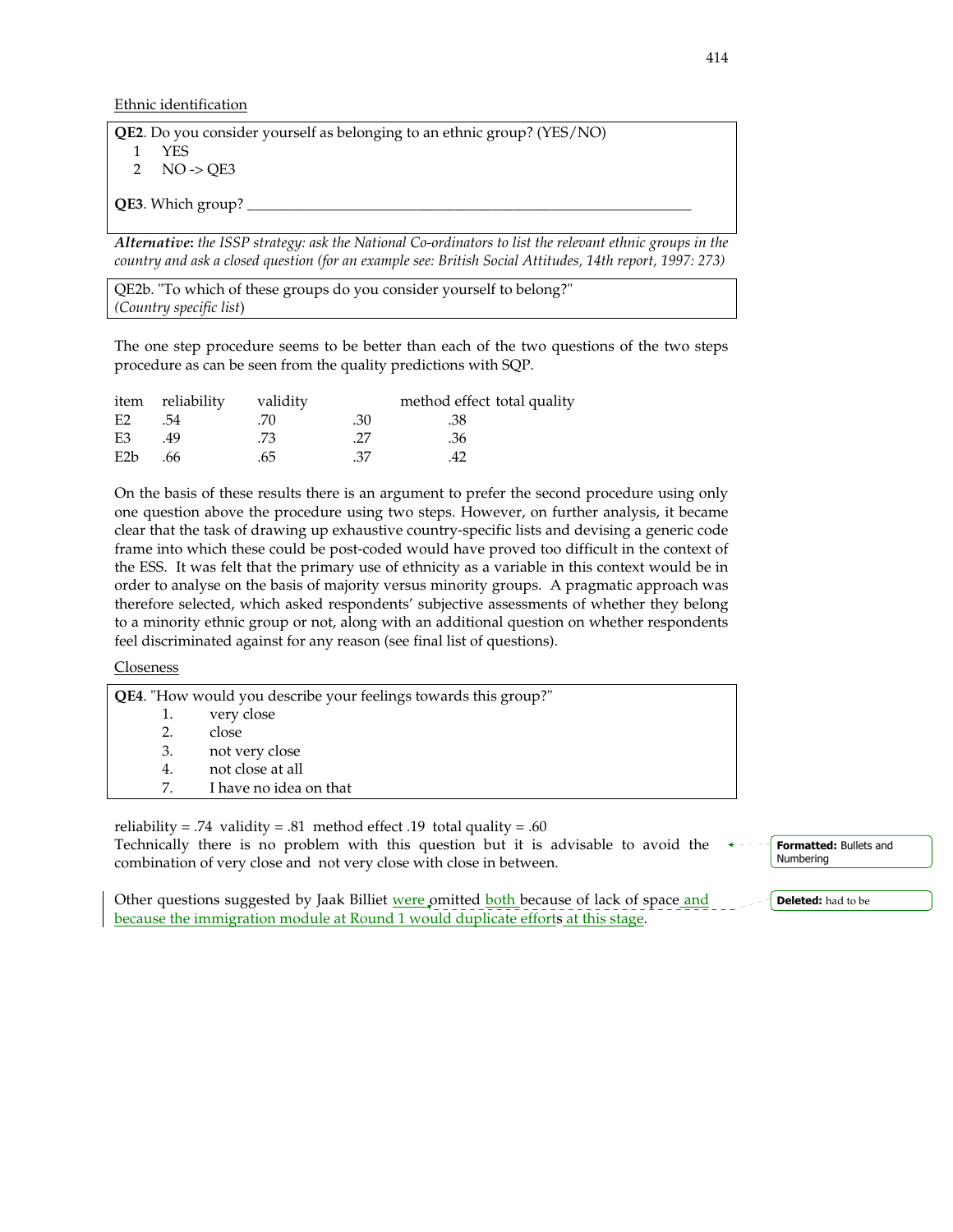### Final Choice

Some of the following questions come from the initial demographic chapter. Others are new, based on Linz and Billiet, but many are re-formulated to accommodate cross-national needs. As noted, however, since one of the **Round 1** rotating modules selected was on immigration, much of the material covered in the original proposals in this chapter was covered in the rotating module on immigration. Rather than repeat topics within the questionnaire, the core items on ethnic identity and immigration were thus pared down. A new set of decisions as to what should be included in the core for round 2 and beyond will be made in the light of analysis of the round 1 data. Deleted: Moreover, Deleted: to a minimum. Deleted: D Deleted: after

The items included in the final questionnaire were as follows:

#### **ASK ALL**



 **C19** What citizenship do you hold?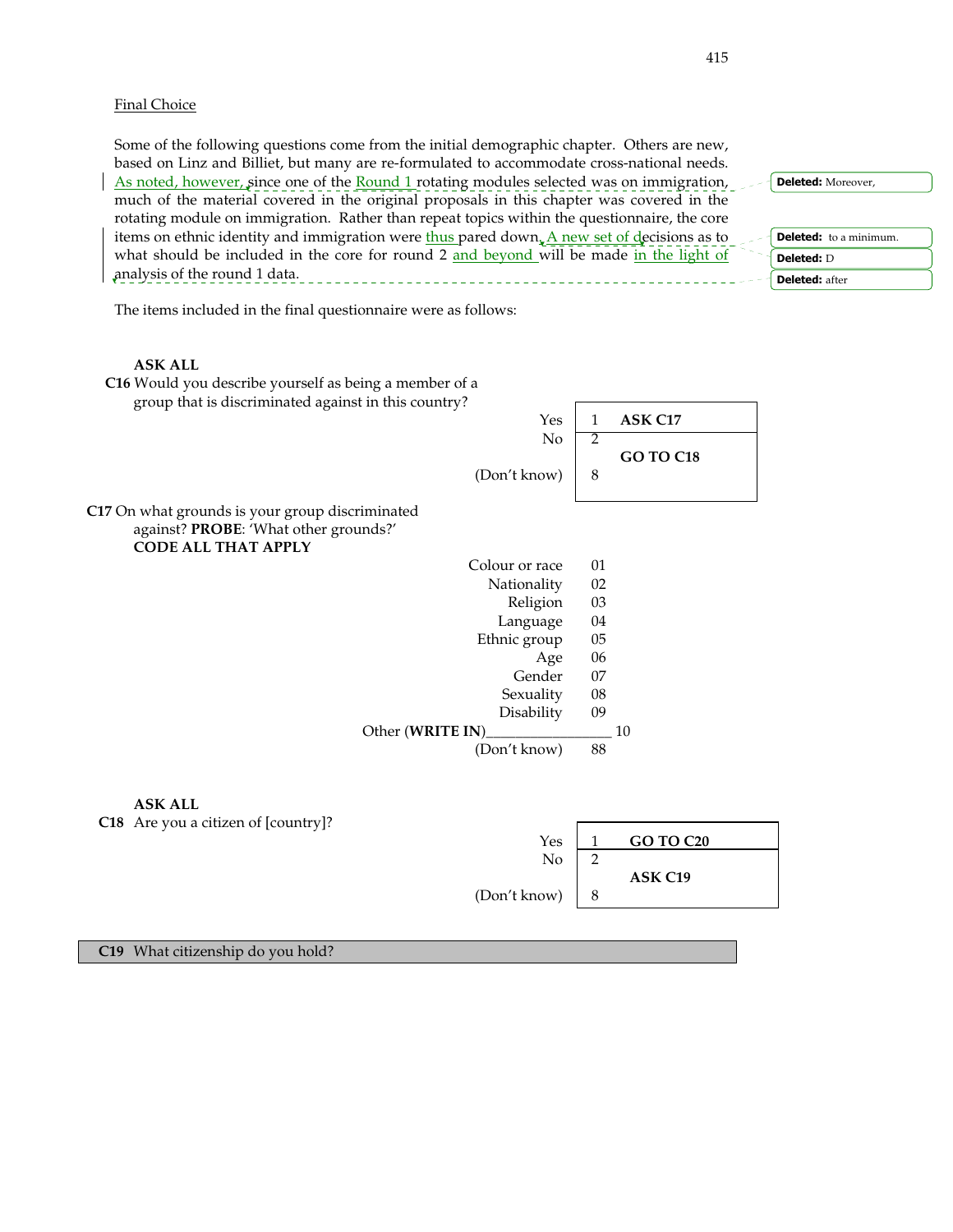| <b>WRITE IN</b> |  |
|-----------------|--|
| (Don't know) 88 |  |

**ASK ALL** 

 **C20** Were you born in [country]? Yes 1 **GO TO C23**<br>No 2 **ASK C21**  No 2 **ASK C21**  $(Don't know)$   $\rightarrow$  **60 TO C23 C21** In which country were you born? WRITE IN (Don't know) 888

**C22CARD 22** How long ago did you first come to live in [country]? Please use this card.

- Within the last year 1<br>1-5 years ago 2
	- 1-5 years ago 2
	-
	- $6-10$  years ago  $3$ <br> $11-20$  years ago  $4$ 11-20 years ago
- More than 20 years ago 5
	- (Don't know) 8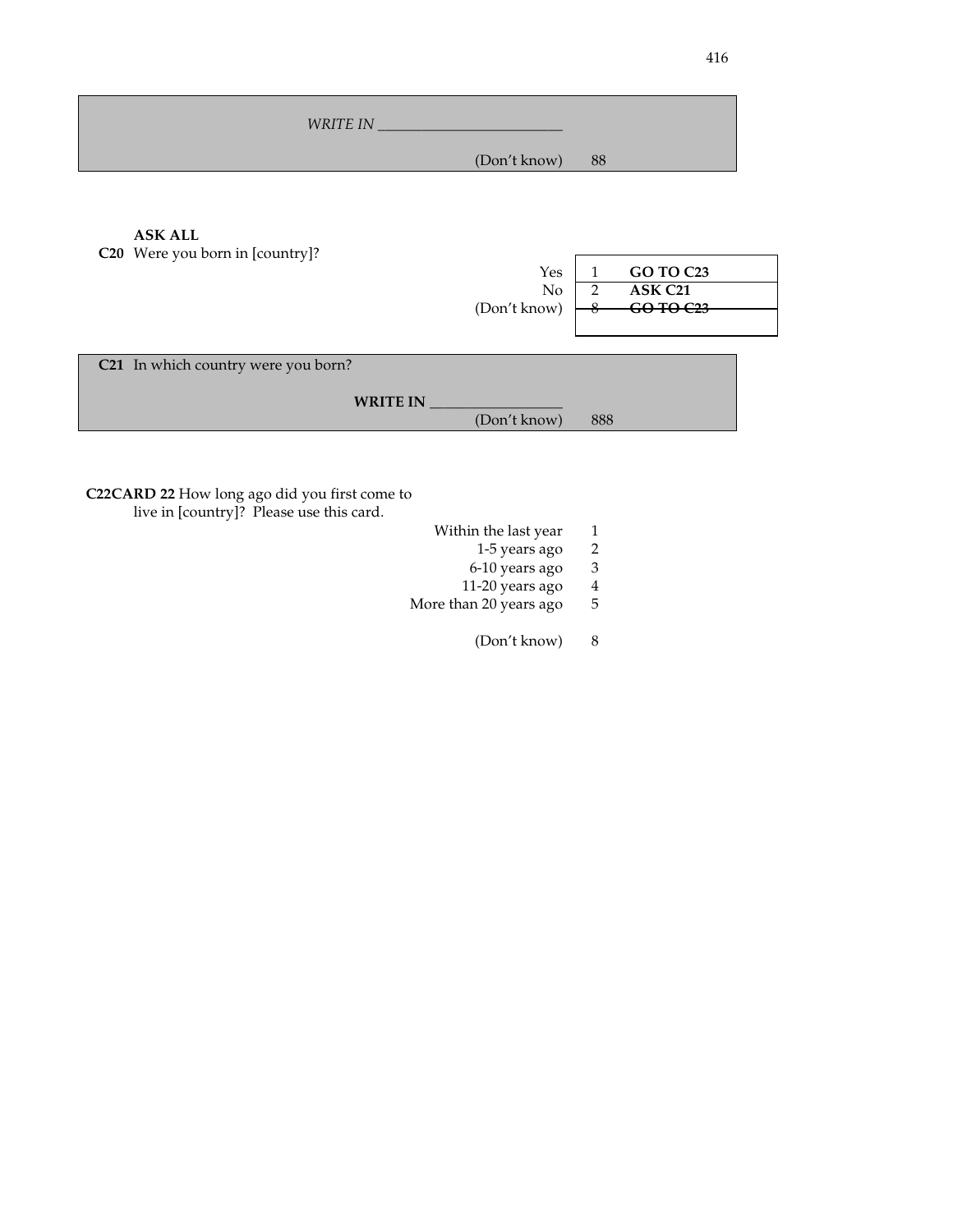| <b>ASK ALL</b>                                                          |              |                |     |                     |
|-------------------------------------------------------------------------|--------------|----------------|-----|---------------------|
| C23 What language or languages do you speak most often at home?         |              |                |     |                     |
| [to be coded into ISO693-2]                                             |              |                |     |                     |
|                                                                         |              |                |     |                     |
| <b>WRITE IN UP TO 2 LANGUAGES</b>                                       |              |                |     |                     |
|                                                                         |              |                |     |                     |
|                                                                         |              |                |     |                     |
|                                                                         |              | (Don't know)   | 888 |                     |
|                                                                         |              |                |     |                     |
|                                                                         |              |                |     |                     |
|                                                                         |              |                |     |                     |
| C24 Do you belong <sup>3</sup> to a minority ethnic group in [country]? |              |                |     |                     |
|                                                                         | Yes          | 1              |     |                     |
|                                                                         | No           | $\overline{2}$ |     |                     |
|                                                                         | (Don't know) | 8              |     |                     |
|                                                                         |              |                |     |                     |
|                                                                         |              |                |     |                     |
|                                                                         |              |                |     |                     |
|                                                                         |              |                |     |                     |
|                                                                         |              |                |     |                     |
| C25 Was your father born in [country]?                                  |              |                |     |                     |
|                                                                         |              | Yes            | 1   | <b>GO TO C27</b>    |
|                                                                         |              | No             | 2   | ASK C <sub>26</sub> |
|                                                                         |              | (Don't know)   | 8   | <b>GO TO C27</b>    |

**C26 CARD 23** From which of these continents does your father originally come<sup>4</sup>? Please use this card.

Europe 01<br>Africa 02

Africa 02

Asia 03

North America 04

South America and the Caribbean 05

Australasia 06

(Don't know) 88

<sup>&</sup>lt;sup>3</sup> "Belong" refers to attachment or identification.

<sup>&</sup>lt;sup>4</sup> Father's country of birth is intended. Same applies for mother in C28.